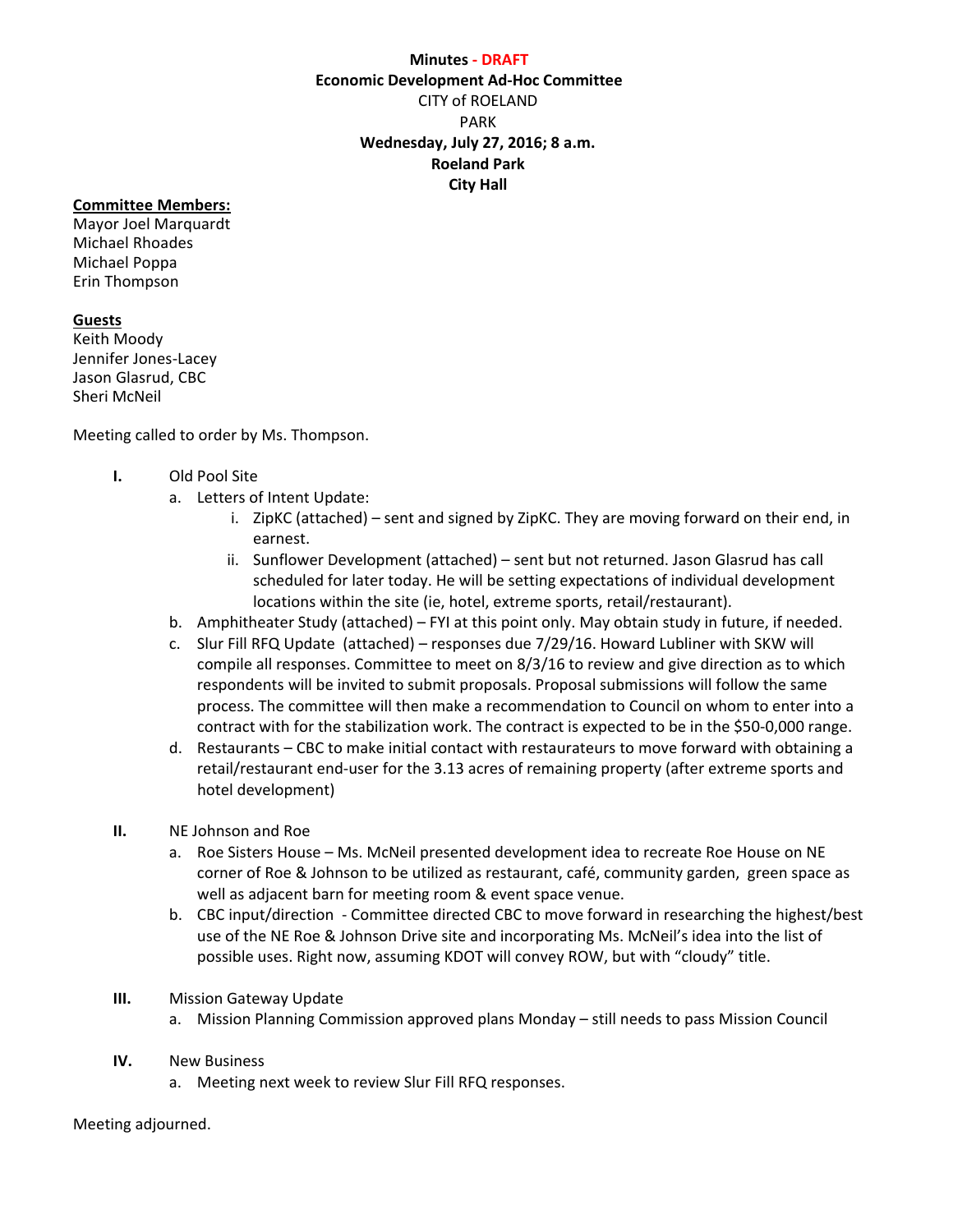# **ROELAND PARK, KANSAS – OLD MUNICIPAL POOL/CAVE SITE ADVENTURE ZIP KC – BUSINESS TERMS SUMMARY July 13, 2016**

The City of Roeland Park, Kansas (the "City"), with the recommendation of CBC Real Estate Group, LLC ("CBC"), desires to pursue with Adventure Zip KC ("Zip KC") or their assigns, as reasonably approved by the City, a Ground Lease and Development Agreement to develop and operate an extreme sports complex within Phase 1 of the Old Municipal Pool/Cave Site, a 1.92 acre site in Roeland Park, Kansas (the "Phase 1 Site").

Following are the proposed business terms forming the basis of negotiations of a Ground Lease and Development Agreement between the parties. If generally acceptable, it is anticipated that negotiations of the Ground Lease and Development Agreement would begin immediately.

While the City desires to further negotiate more specifics of this offer with Zip KC, it is also expressly understood that the City is still looking at other competing development ideas and will vet those to its satisfaction, including a comprehensive site plan, prior to signing any agreement, even if it encroaches on the timeline set forth herein.

| <b>TIF District</b>         | The City established a Tax Increment Finance District (the "TIF"<br>District") which is in effect until February 2018. The Phase 1<br>Site is referred to as "Project Area 3B: Mixed-use development<br>consisting of some or all of the following uses: retail, office,<br>restaurant and surface parking as well as associated site work<br>and public and private infrastructure." |
|-----------------------------|---------------------------------------------------------------------------------------------------------------------------------------------------------------------------------------------------------------------------------------------------------------------------------------------------------------------------------------------------------------------------------------|
| Project                     | Zip KC intends to construct a minimum 1.92 acre extreme<br>sports complex offering zip lines, aerial challenge course, rock<br>climbing/rappelling wall and CrossFit training course (the<br>"Project").                                                                                                                                                                              |
| <b>Phase 1 Site</b>         | The Phase 1 Site is generally considered 1.92 acres for an<br>extreme sports complex.                                                                                                                                                                                                                                                                                                 |
| <b>Signage</b>              | Signage will be coordinated with the City as required.                                                                                                                                                                                                                                                                                                                                |
| <b>Joint Marketing</b>      | Under a separate agreement, the City has engaged CBC to act as<br>the marketing consultant. Zip KC and the City agree to<br>coordinate with CBC the marketing of Phase 2 of the Old<br>Municipal Pool/Cave Site, comprised of approximately 5.38<br>acres, for the pursuit of complementary end-users, which may<br>include restaurant, retail and hospitality tenants.               |
| <b>Financial Disclosure</b> | As may be reasonably required by the City, Zip KC will<br>evidence their financial strength and ability to finance, operate<br>and maintain an extreme sports complex in a first class manner.                                                                                                                                                                                        |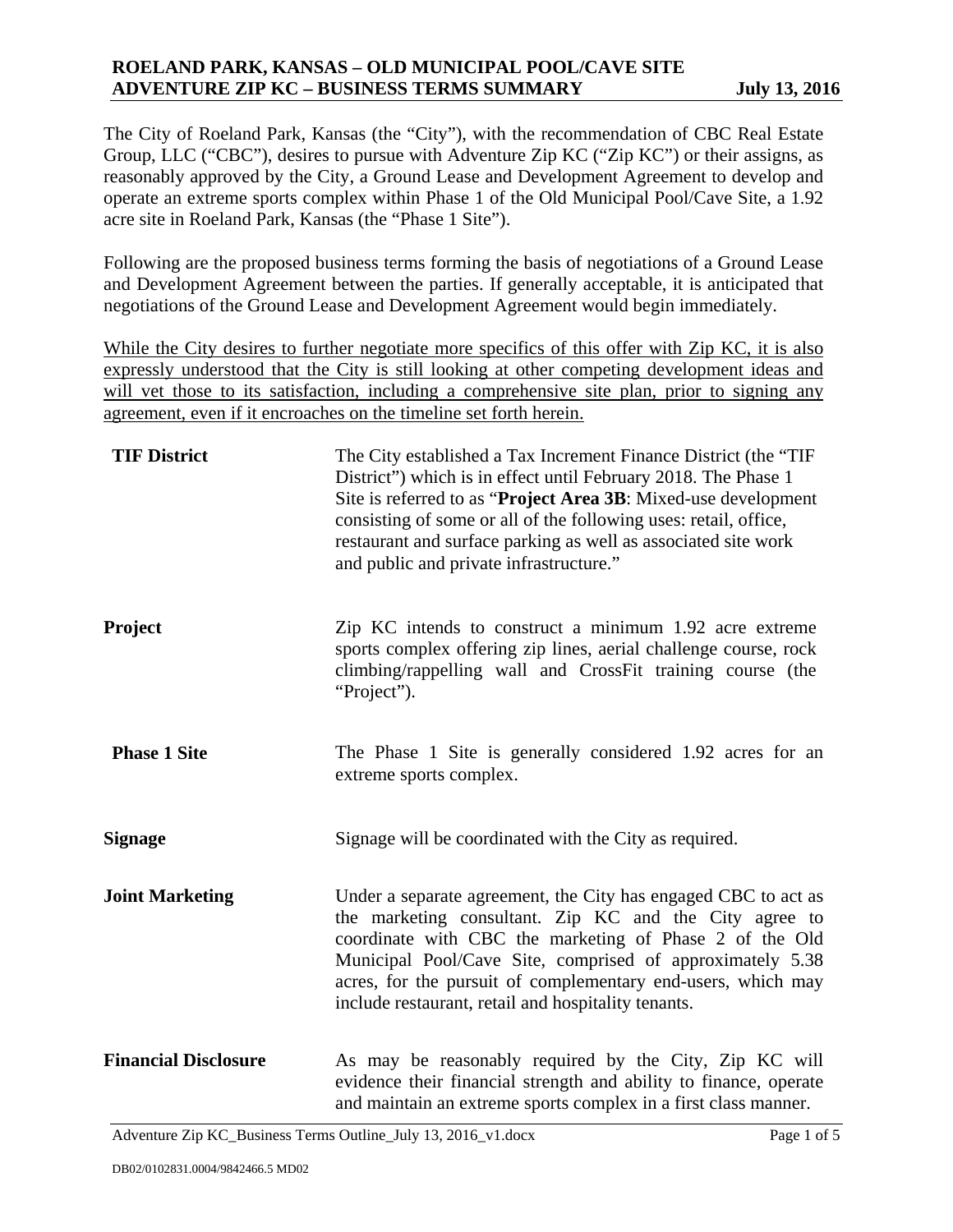**TIF District** The City will consider the use of Tax Increment Financing ("TIF") for reimbursement of project costs which are eligible and appropriate under Kansas statute. Up through the time of the TIF District's expiration in February 2018, a total of \$1,050,000 will be available for eligible project expenses at the Old Municipal Pool/Cave Site. A portion of the available TIF is intended to be applied to a scope of work that will stabilize the existing cave wall and surface area and for other onsite improvements and infrastructure required by the Project which will enable development to occur. Zip KC will have the right to apply for use of any remaining TIF funds for eligible project expenses. The City is in no way obligated to provide TIF funds to Zip KC.

> Zip KC understands and agrees that applying for TIF requires a detailed project plan that articulates proposed uses of the TIF funds, which shall be subject to review and approval by the City.

> Zip KC will provide equity and/or private financing for all privately-funded costs related to the Project.

> Zip KC and the City will cooperate in the negotiation of a Development Agreement considering the public incentives, risk to Zip KC and commitments to construct and open an extreme sports complex and other ongoing operation obligations. Terms and conditions of a final Development Agreement must be acceptable to Zip KC and the City.

> Alternatively, the City may directly apply the use of the TIF proceeds and complete a scope of work that is compliant with eligible project costs and are applicable to Zip KC's ability to operate an extreme sports complex, as well as the development of complementary restaurant, retail and hospitality projects in other portions of the Old Municipal Pool/Cave Site. If the City chooses to proceed with its use of TIF proceeds for the aforementioned scope of work, said work will not commence until a Ground Lease has been executed with Zip KC and a Development Agreement with Zip KC has been approved. Under this scenario, without a direct use of TIF proceeds, Zip KC will still be required to receive approval of a Development Agreement, which will address specific uses of the Phase 1 Site and timelines for construction, opening and ongoing operations.

> Parties acknowledge that a Development Agreement is required and that CBC is the City's agent in the negotiations of the Development Agreement.

Adventure Zip KC\_Business Terms Outline\_July 13, 2016\_v1.docx Page 2 of 5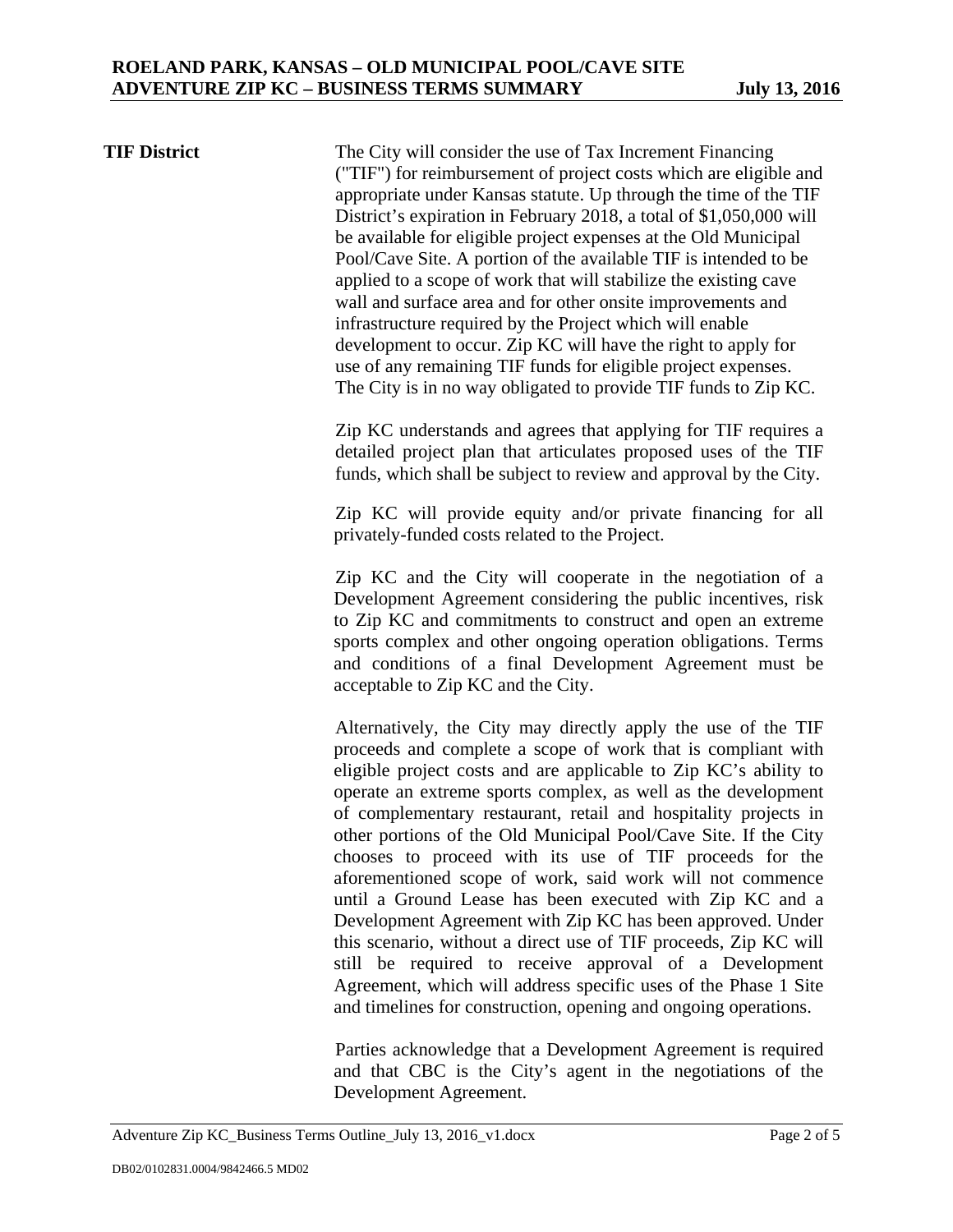| <b>Schedule</b>                  | The City and Zip KC will use their best good faith efforts to<br>meet the following milestone dates. If the dates are not satisfied,<br>the parties will meet to discuss an amended schedule or alternate<br>solutions. A proposed schedule is as follows:                                                                                                                                                        |                    |
|----------------------------------|-------------------------------------------------------------------------------------------------------------------------------------------------------------------------------------------------------------------------------------------------------------------------------------------------------------------------------------------------------------------------------------------------------------------|--------------------|
|                                  | Term Sheet Execution:                                                                                                                                                                                                                                                                                                                                                                                             | <b>July 2016</b>   |
|                                  | Ground Lease Distributed for Review:                                                                                                                                                                                                                                                                                                                                                                              | <b>July 2016</b>   |
|                                  | Ground Lease Approved:                                                                                                                                                                                                                                                                                                                                                                                            | September 2016     |
|                                  | Development Agreement Approved:                                                                                                                                                                                                                                                                                                                                                                                   | September 2016     |
|                                  | Commence<br>Ground<br>Lease<br>(90)<br>days<br>November 2016                                                                                                                                                                                                                                                                                                                                                      | Due<br>Diligence): |
|                                  | <b>Commence Construction:</b>                                                                                                                                                                                                                                                                                                                                                                                     | January 2017       |
|                                  | <b>Grand Opening:</b>                                                                                                                                                                                                                                                                                                                                                                                             | June 2017          |
|                                  | Dates should be updated to anticipate rezoning and other City<br>processes such as Planning, Council and possible other<br>approvals, including the time to draw up and present cohesive<br>and mutually beneficial site plans for all development interests.                                                                                                                                                     |                    |
|                                  | The timing for construction and completion of the Project will be<br>critical as if use of TIF funds are not identified and applied by<br>February 2018, they cannot be used for this Project.<br>Accordingly, Zip KC and the City will negotiate both "target<br>dates" and "outside dates" with reasonable remedies if the<br>deadlines for the project are not achieved or cured with a specific<br>timeframe. |                    |
| <b>Design &amp; Construction</b> | Procurement of design and construction services will be the<br>responsibility Zip KC and subject to the review and approval of<br>the City. City will require Zip KC's Construction Manager to<br>provide a performance and payment bond for the value of the<br>construction contract.                                                                                                                           |                    |
| Sale/Lease                       | The City is interested in proceeding with discussing terms for a<br>Ground Lease for the Phase 1 Site. This arrangement will enable<br>Zip KC to operate the extreme sports complex on City-owned<br>property. Ground leases are generally priced on an annual basis                                                                                                                                              |                    |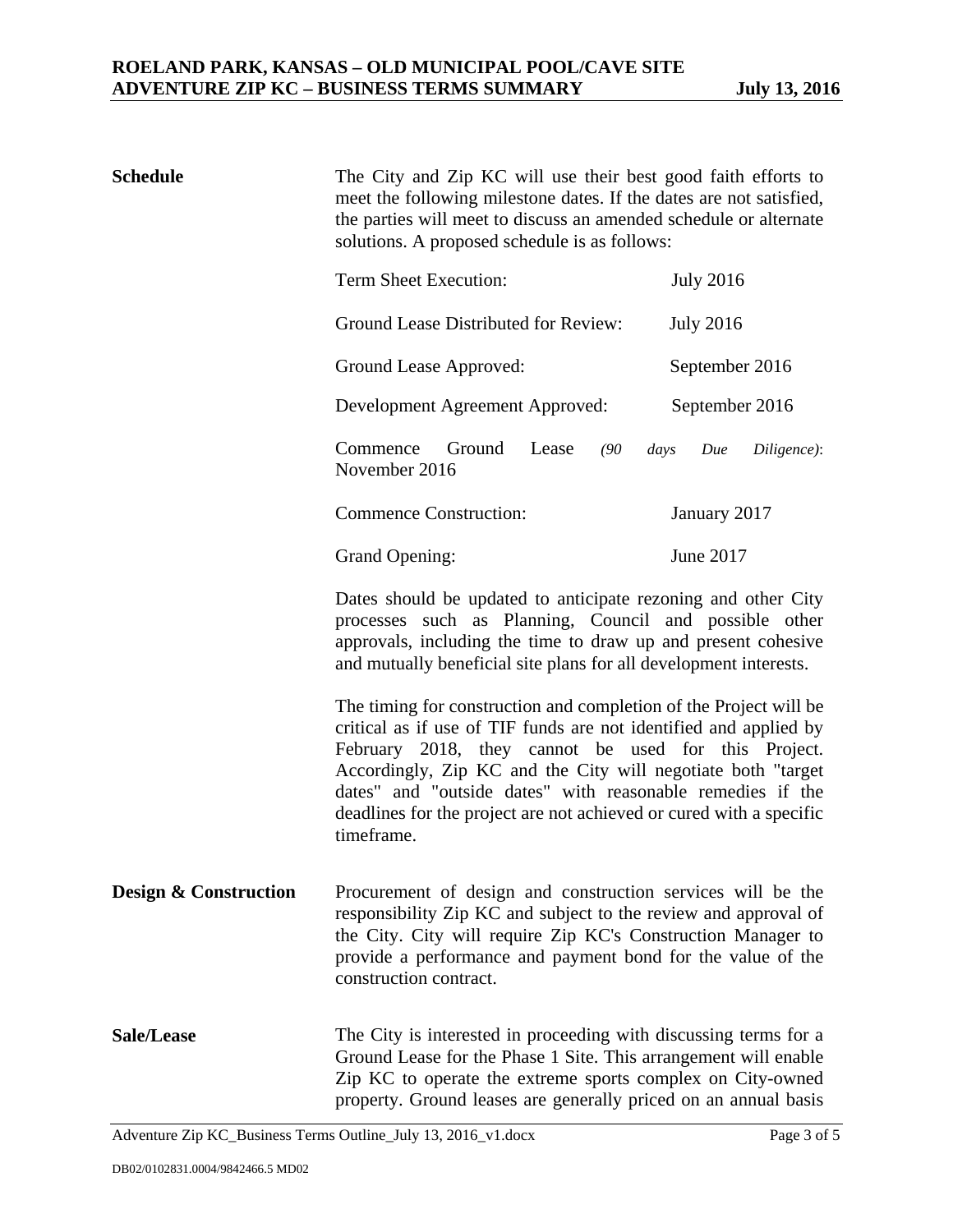|                                                  | of 10% of the imputed land value. Assuming the market land<br>value of \$8.00 per square foot or \$669,081, Zip KC will make<br>annual payments of \$66,908 for a minimum lease term of 15<br>years.                                                                                                                                                                                                                                                                                                                                                                       |
|--------------------------------------------------|----------------------------------------------------------------------------------------------------------------------------------------------------------------------------------------------------------------------------------------------------------------------------------------------------------------------------------------------------------------------------------------------------------------------------------------------------------------------------------------------------------------------------------------------------------------------------|
|                                                  | Market rate commissions will be paid to CBC upon execution of<br>the Ground Lease.                                                                                                                                                                                                                                                                                                                                                                                                                                                                                         |
| <b>Right to Terminate</b><br><b>Ground Lease</b> | If Zip KC leases the Phase 1 Site from the City, Zip KC hereby<br>agrees that the City shall have an ongoing right to terminate the<br>Ground Lease and occupy the Phase 1 Site at any time after the<br>execution of the Ground Lease to Zip KC if: (i) the Phase 1 Site<br>remains vacant for more than one hundred eighty (180)<br>consecutive days, which vacancy includes the absence of any<br>development activities; or (ii) if Zip KC subleases all or any<br>portion of the Phase 1 Site to a third party without first obtaining<br>the City's written consent. |

This summary of business terms is intended to be an expression of interest to pursue timely and good faith negotiations as herein provided. It is not intended to be binding on either party. Only a fully-executed Ground Lease and Development Agreement and other fully-signed final contracts between the parties shall be binding. By executing this term sheet, the parties agree that all costs associated with their due diligence will be those of the party and not recoverable from the other. If this term sheet and the business terms set out herein comport with your understanding of the discussions among Zip KC, City, and CBC, please cause the enclosed copy to be executed where indicated and return one copy to the undersigned at your earliest convenience.

## **Adventure Zip KC**

 By: Name:

Title: \_\_\_\_\_\_\_\_\_\_\_\_\_\_\_\_\_\_\_\_\_\_\_\_\_\_\_\_\_\_\_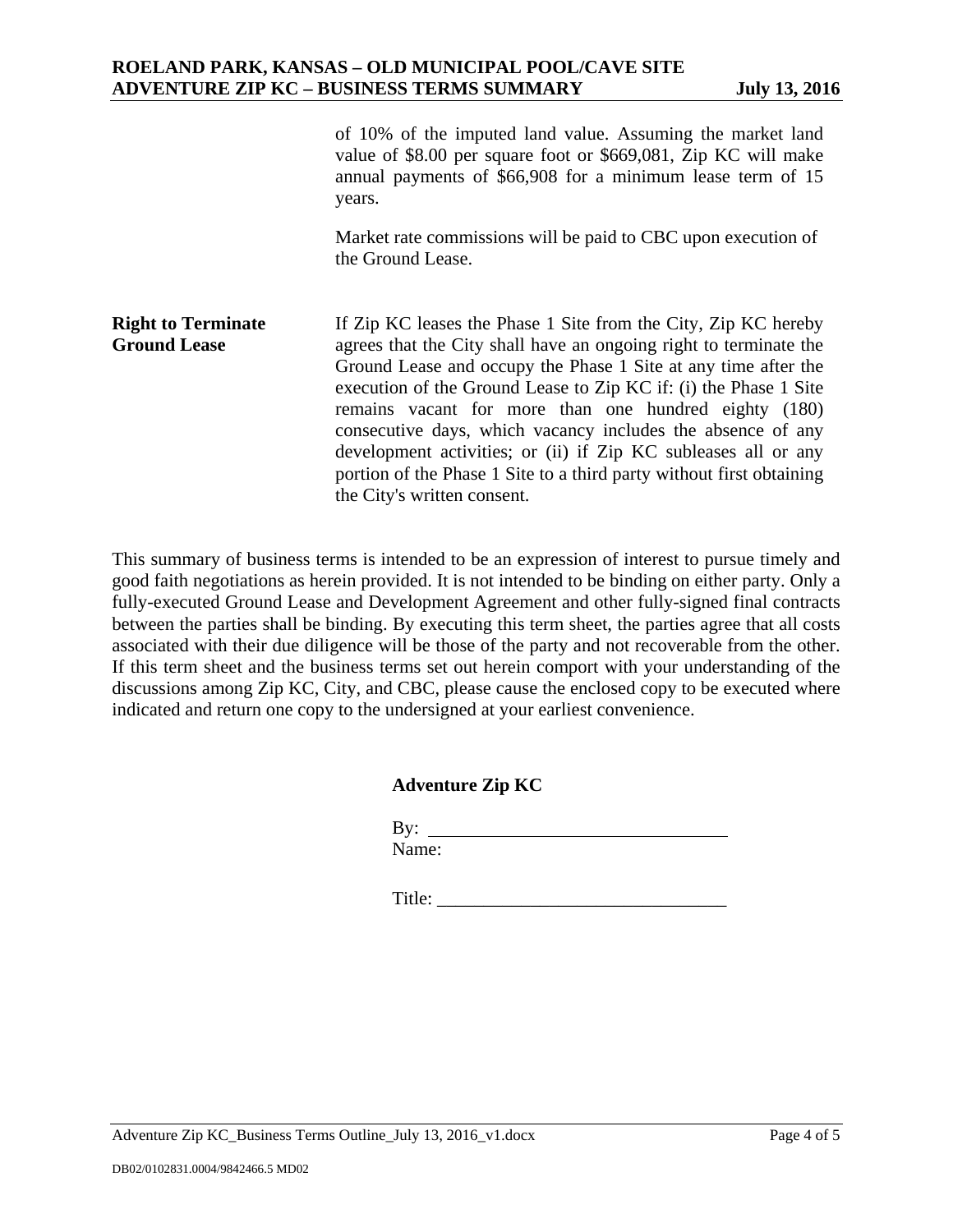# **ACCEPTANCE**

 $\overline{\phantom{a}}$  , and the contract of the contract of the contract of the contract of the contract of the contract of the contract of the contract of the contract of the contract of the contract of the contract of the contrac

Accepted and agreed to this \_\_\_\_ day of \_\_\_\_\_, 2016

# **CITY OF ROELAND PARK, KANSAS**

By: Keith Moody, City Administrator

Recommend this \_\_\_\_day of \_\_\_\_\_, 2016 CBC Real Estate Group LLC

By: William F. Crandall, Real Estate Advisor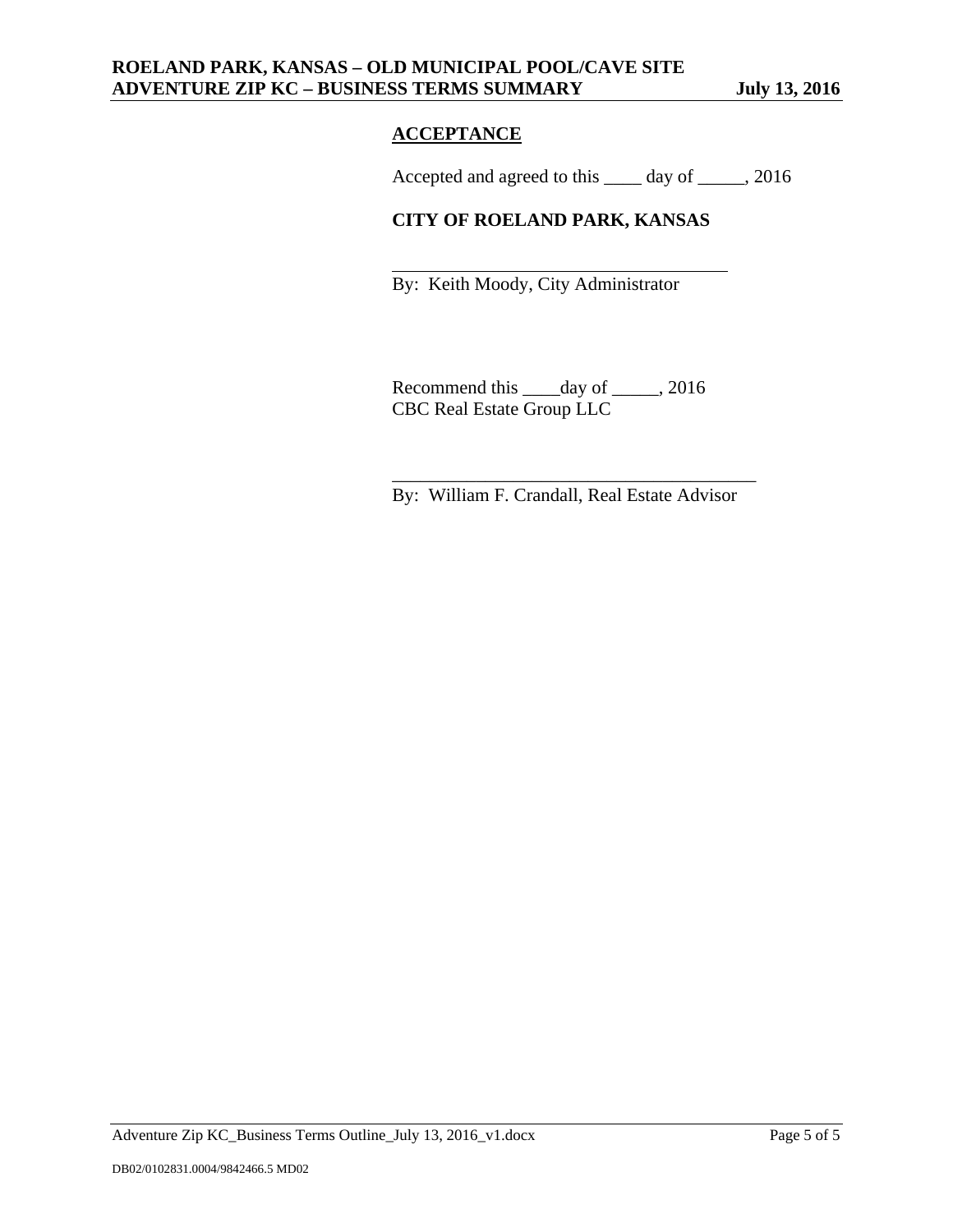# **ROELAND PARK, KANSAS – OLD MUNICIPAL POOL/CAVE SITE ADVENTURE ZIP KC – BUSINESS TERMS SUMMARY July 713, 2016**

The City of Roeland Park, Kansas (the "City"), with the recommendation of CBC Real Estate Group, LLC ("CBC"), desires to pursue with Adventure Zip KC ("Zip KC") or their assigns, as reasonably approved by the City, a Ground Lease and Development Agreement to develop and operate an extreme sports complex within Phase 1 of the Old Municipal Pool/Cave Site, a 1.92 acre site in Roeland Park, Kansas (the "Phase 1 Site").

Following are the proposed business terms forming the basis of negotiations of a Ground Lease and Development Agreement between the parties. If generally acceptable, it is anticipated that negotiations of the Ground Lease and Development Agreement would begin immediately.

While the City desires to further negotiate more specifics of this offer with Zip KC, it is also expressly understood that the City is still looking at other competing development ideas and will vet those to its satisfaction, including a comprehensive site plan, prior to signing any agreement, even if it encroaches on the timeline set forth herein.

| <b>TIF District</b>         | The City established a Tax Increment Finance District (the "TIF"<br>District") which is in effect until February 2018. The Phase 1<br>Site is referred to as "Project Area 3B: Mixed-use development<br>consisting of some or all of the following uses: retail, office,<br>restaurant and surface parking as well as associated site work<br>and public and private infrastructure." |
|-----------------------------|---------------------------------------------------------------------------------------------------------------------------------------------------------------------------------------------------------------------------------------------------------------------------------------------------------------------------------------------------------------------------------------|
| Project                     | Zip KC intends to construct a minimum 1.92 acre extreme<br>sports complex offering zip lines, aerial challenge course, rock<br>climbing/rappelling wall and CrossFit training course (the<br>"Project").                                                                                                                                                                              |
| <b>Phase 1 Site</b>         | The Phase 1 Site is generally considered 1.92 acres for an<br>extreme sports complex.                                                                                                                                                                                                                                                                                                 |
| <b>Signage</b>              | Signage will be coordinated with the City as required.                                                                                                                                                                                                                                                                                                                                |
| <b>Joint Marketing</b>      | Under a separate agreement, the City has engaged CBC to act as<br>the marketing consultant. Zip KC and the City agree to<br>coordinate with CBC the marketing of Phase 2 of the Old<br>Municipal Pool/Cave Site, comprised of approximately 5.38<br>acres, for the pursuit of complementary end-users, which may<br>include restaurant, retail and hospitality tenants.               |
| <b>Financial Disclosure</b> | As may be reasonably required by the City, Zip KC will<br>evidence their financial strength and ability to finance, operate<br>and maintain an extreme sports complex in a first class manner.                                                                                                                                                                                        |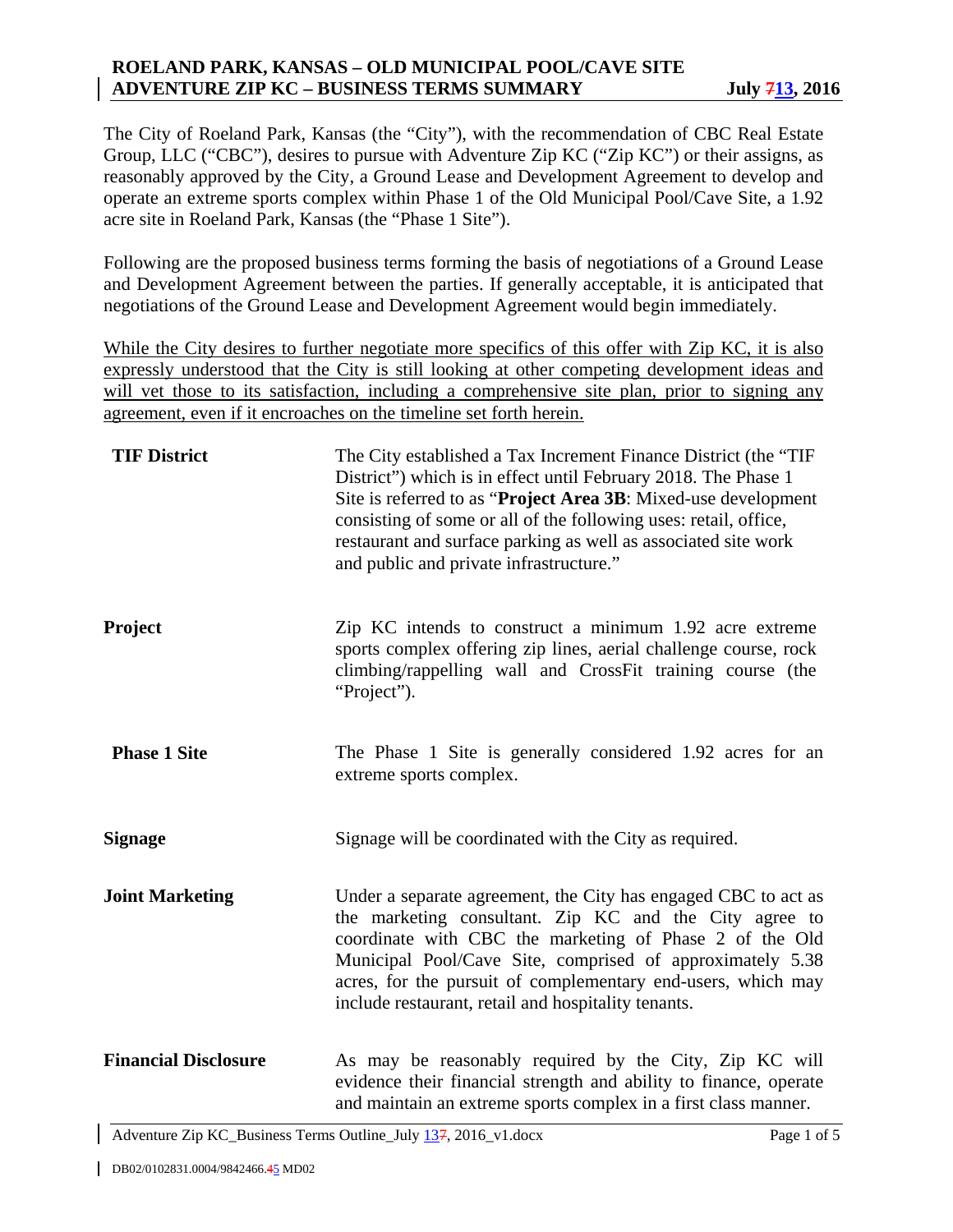**TIF District** The City will consider the use of Tax Increment Financing ("TIF") for reimbursement of project costs which are eligible and appropriate under Kansas statute. Up through the time of the TIF District's expiration in February 2018, a total of \$1,050,000 will be available for eligible project expenses at the Old Municipal Pool/Cave Site. A portion of the available TIF is intended to be applied to a scope of work that will stabilize the existing cave wall and surface area and for other onsite improvements and infrastructure required by the Project which will enable development to occur. Zip KC will have the right to apply for use of any remaining TIF funds for eligible project expenses. The City is in no way obligated to provide TIF funds to Zip KC.

> Zip KC understands and agrees that applying for TIF requires a detailed project plan that articulates proposed uses of the TIF funds, which shall be subject to review and approval by the City.

> Zip KC will provide equity and/or private financing for all privately-funded costs related to the Project.

> Zip KC and the City will cooperate in the negotiation of a Development Agreement considering the public incentives, risk to Zip KC and commitments to construct and open an extreme sports complex and other ongoing operation obligations. Terms and conditions of a final Development Agreement must be acceptable to Zip KC and the City.

> Alternatively, the City may directly apply the use of the TIF proceeds and complete a scope of work that is compliant with eligible project costs and are applicable to Zip KC's ability to operate an extreme sports complex, as well as the development of complementary restaurant, retail and hospitality projects in other portions of the Old Municipal Pool/Cave Site. If the City chooses to proceed with its use of TIF proceeds for the aforementioned scope of work, said work will not commence until a Ground Lease has been executed with Zip KC and a Development Agreement with Zip KC has been approved. Under this scenario, without a direct use of TIF proceeds, Zip KC will still be required to receive approval of a Development Agreement, which will address specific uses of the Phase 1 Site and timelines for construction, opening and ongoing operations.

> Parties acknowledge that a Development Agreement is required and that CBC is the City's agent in the negotiations of the Development Agreement.

Adventure Zip KC\_Business Terms Outline\_July 137, 2016\_v1.docx Page 2 of 5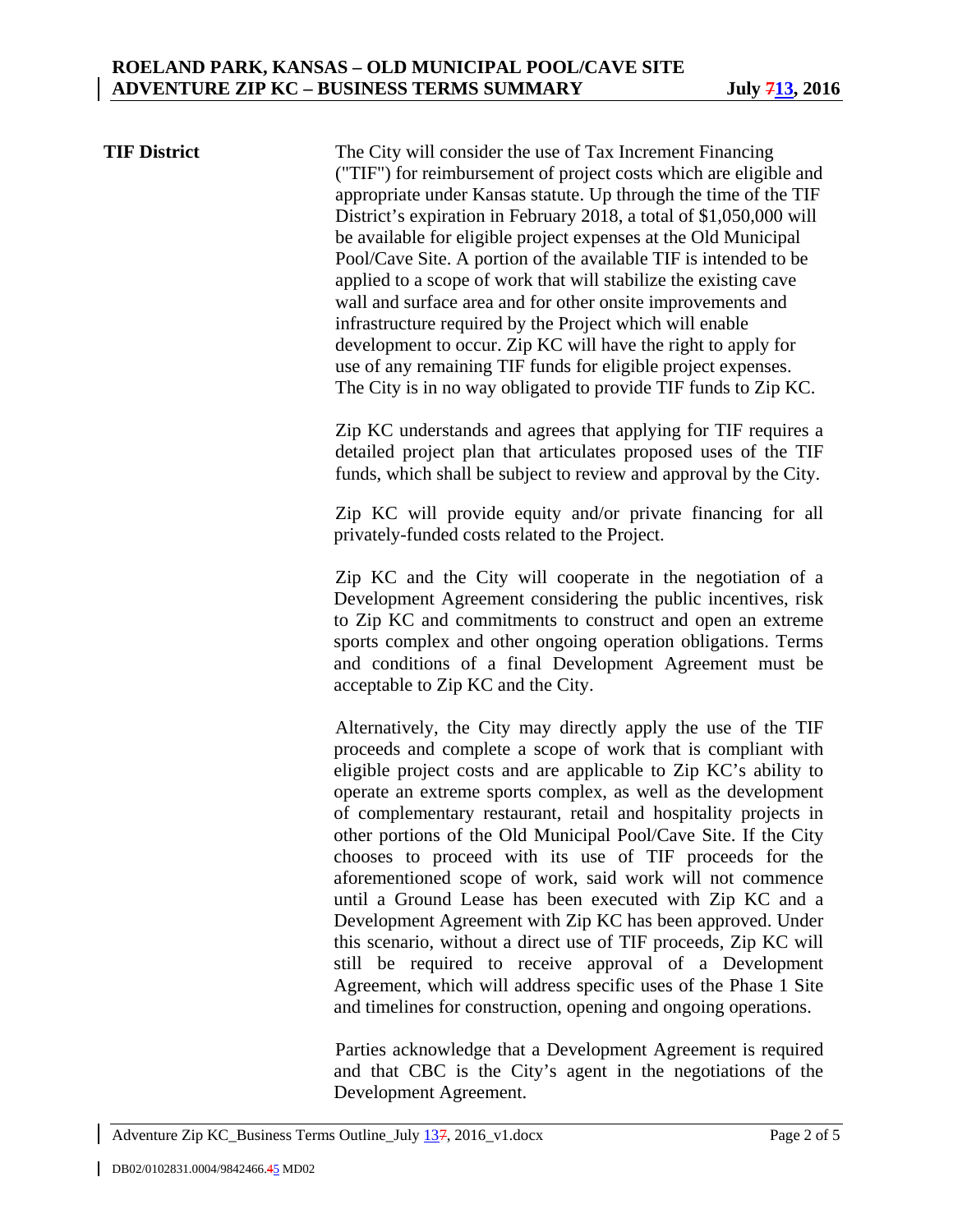| <b>Schedule</b>                  | The City and Zip KC will use their best good faith efforts to<br>meet the following milestone dates. If the dates are not satisfied,<br>the parties will meet to discuss an amended schedule or alternate<br>solutions. A proposed schedule is as follows:                                                                                                                                                        |                            |
|----------------------------------|-------------------------------------------------------------------------------------------------------------------------------------------------------------------------------------------------------------------------------------------------------------------------------------------------------------------------------------------------------------------------------------------------------------------|----------------------------|
|                                  | Term Sheet Execution:                                                                                                                                                                                                                                                                                                                                                                                             | <b>July 2016</b>           |
|                                  | Ground Lease Distributed for Review:                                                                                                                                                                                                                                                                                                                                                                              | <b>July 2016</b>           |
|                                  | Ground Lease Approved:                                                                                                                                                                                                                                                                                                                                                                                            | September 2016             |
|                                  | Development Agreement Approved:                                                                                                                                                                                                                                                                                                                                                                                   | September 2016             |
|                                  | Ground<br>Commence<br>Lease<br>(90)<br>November 2016                                                                                                                                                                                                                                                                                                                                                              | Due<br>Diligence):<br>days |
|                                  | <b>Commence Construction:</b>                                                                                                                                                                                                                                                                                                                                                                                     | January 2017               |
|                                  | <b>Grand Opening:</b>                                                                                                                                                                                                                                                                                                                                                                                             | June 2017                  |
|                                  | <u>Dates should be updated to anticipate rezoning and other City</u><br>processes such as Planning, Council and possible other<br>approvals, including the time to draw up and present cohesive<br>and mutually beneficial site plans for all development interests.                                                                                                                                              |                            |
|                                  | The timing for construction and completion of the Project will be<br>critical as if use of TIF funds are not identified and applied by<br>February 2018, they cannot be used for this Project.<br>Accordingly, Zip KC and the City will negotiate both "target<br>dates" and "outside dates" with reasonable remedies if the<br>deadlines for the project are not achieved or cured with a specific<br>timeframe. |                            |
| <b>Design &amp; Construction</b> | Procurement of design and construction services will be the<br>responsibility Zip KC and subject to the review and approval of<br>the City. City will require Zip KC's Construction Manager to<br>provide a performance and payment bond for the value of the<br>construction contract.                                                                                                                           |                            |
| Sale/Lease                       | The City is interested in proceeding with discussing terms for a<br>Ground Lease for the Phase 1 Site. This arrangement will enable<br>Zip KC to operate the extreme sports complex on City-owned<br>property. Ground leases are generally priced on an annual basis                                                                                                                                              |                            |

Adventure Zip KC\_Business Terms Outline\_July 137, 2016\_v1.docx Page 3 of 5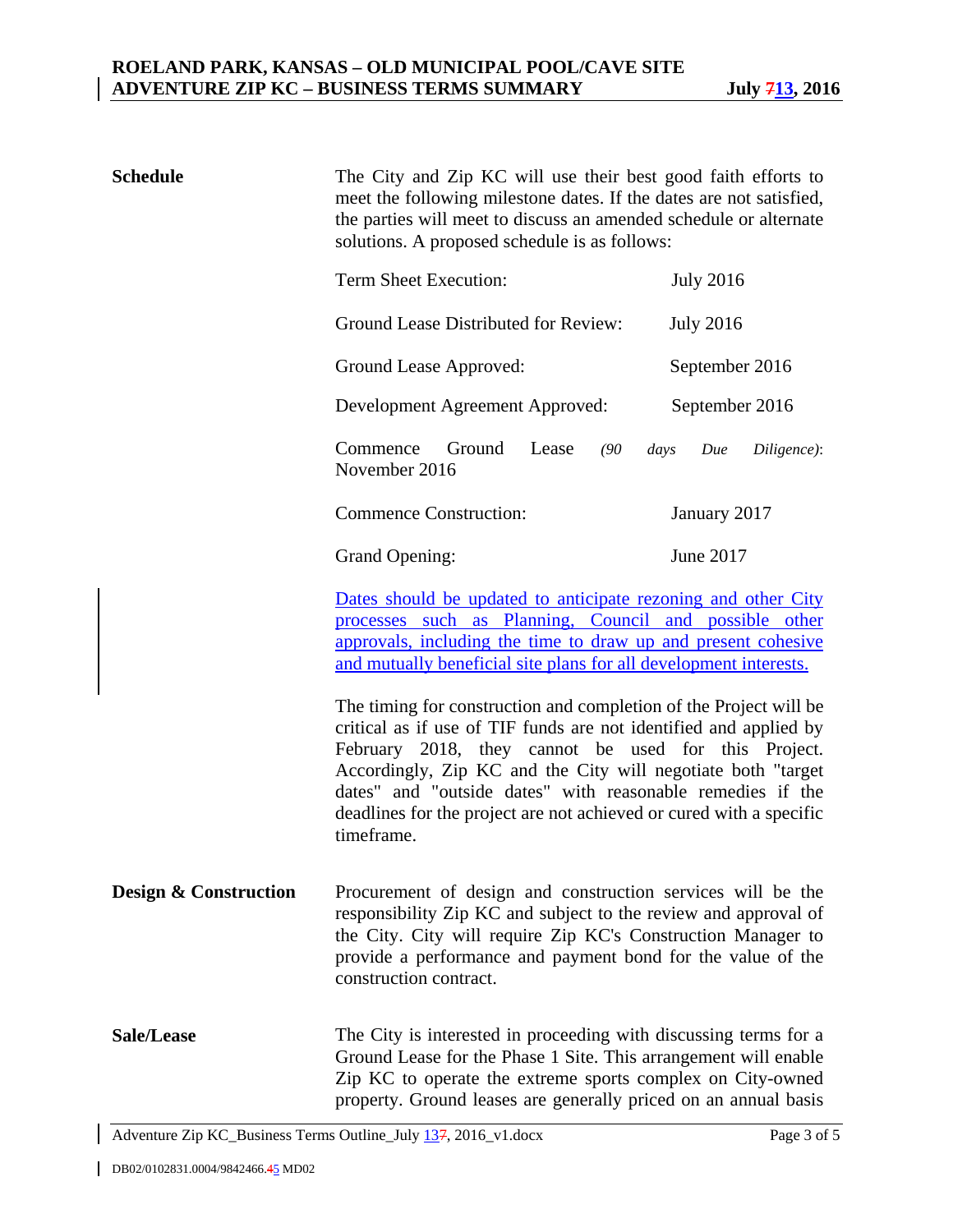|                                                  | of 10% of the imputed land value. Assuming the market land<br>value of \$8.00 per square foot or \$669,081, Zip KC will make<br>annual payments of \$66,908 for a minimum lease term of 15<br>years.                                                                                                                                                                                                                                                                                                                                                                       |
|--------------------------------------------------|----------------------------------------------------------------------------------------------------------------------------------------------------------------------------------------------------------------------------------------------------------------------------------------------------------------------------------------------------------------------------------------------------------------------------------------------------------------------------------------------------------------------------------------------------------------------------|
|                                                  | Market rate commissions will be paid to CBC upon execution of<br>the Ground Lease.                                                                                                                                                                                                                                                                                                                                                                                                                                                                                         |
| <b>Right to Terminate</b><br><b>Ground Lease</b> | If Zip KC leases the Phase 1 Site from the City, Zip KC hereby<br>agrees that the City shall have an ongoing right to terminate the<br>Ground Lease and occupy the Phase 1 Site at any time after the<br>execution of the Ground Lease to Zip KC if: (i) the Phase 1 Site<br>remains vacant for more than one hundred eighty (180)<br>consecutive days, which vacancy includes the absence of any<br>development activities; or (ii) if Zip KC subleases all or any<br>portion of the Phase 1 Site to a third party without first obtaining<br>the City's written consent. |

This summary of business terms is intended to be an expression of interest to pursue timely and good faith negotiations as herein provided. It is not intended to be binding on either party. Only a fully-executed Ground Lease and Development Agreement and other fully-signed final contracts between the parties shall be binding. By executing this term sheet, the parties agree that all costs associated with their due diligence will be those of the party and not recoverable from the other. If this term sheet and the business terms set out herein comport with your understanding of the discussions among Zip KC, City, and CBC, please cause the enclosed copy to be executed where indicated and return one copy to the undersigned at your earliest convenience.

## **Adventure Zip KC**

| $-1$<br>◡<br>- |        |
|----------------|--------|
| ND 1           | uie. ' |

Title:

Adventure Zip KC\_Business Terms Outline\_July 137, 2016\_v1.docx Page 4 of 5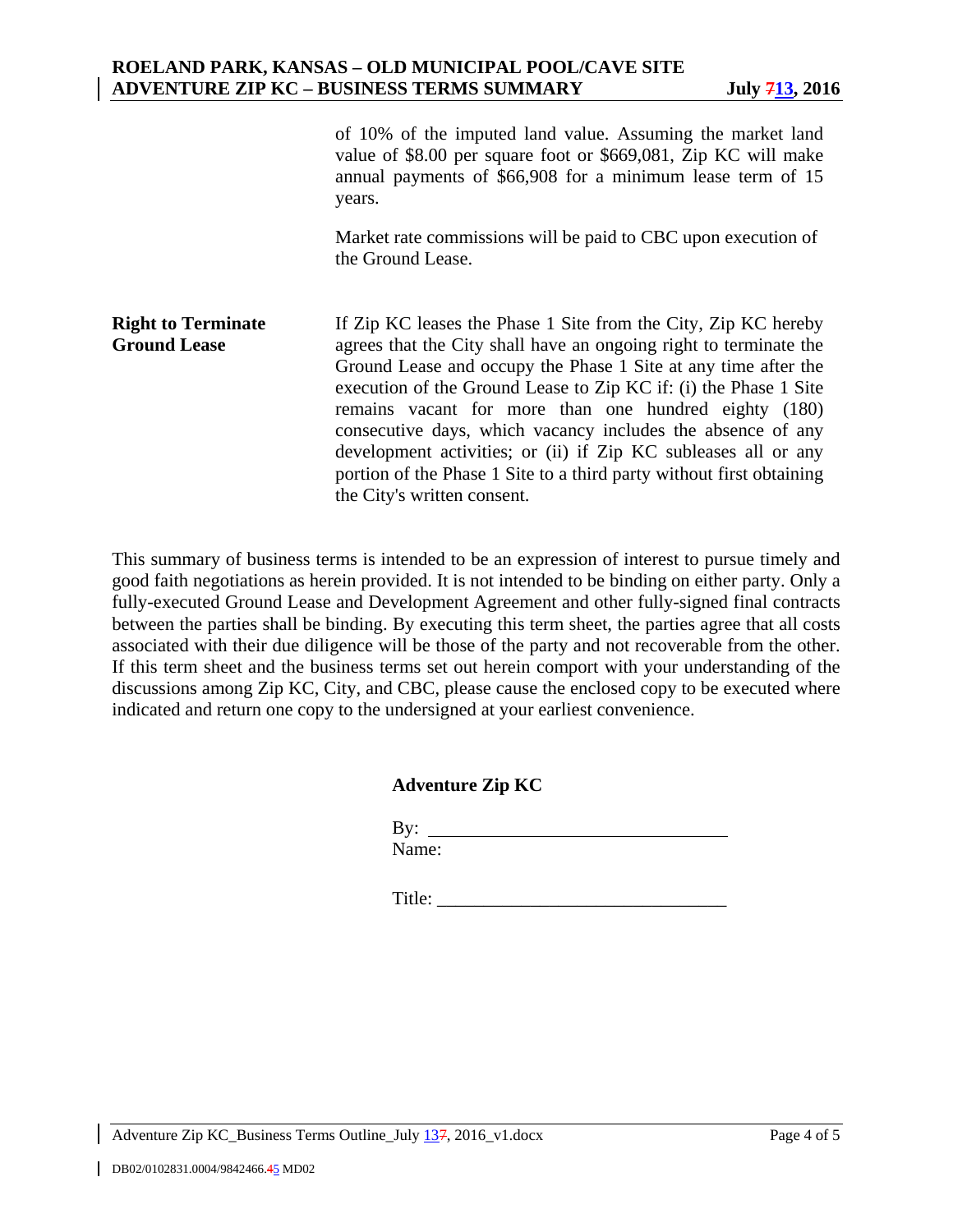# **ACCEPTANCE**

 $\overline{\phantom{a}}$  , and the contract of the contract of the contract of the contract of the contract of the contract of the contract of the contract of the contract of the contract of the contract of the contract of the contrac

Accepted and agreed to this \_\_\_\_ day of \_\_\_\_\_, 2016

# **CITY OF ROELAND PARK, KANSAS**

By: Keith Moody, City Administrator

Recommend this \_\_\_\_day of \_\_\_\_\_, 2016 CBC Real Estate Group LLC

By: William F. Crandall, Real Estate Advisor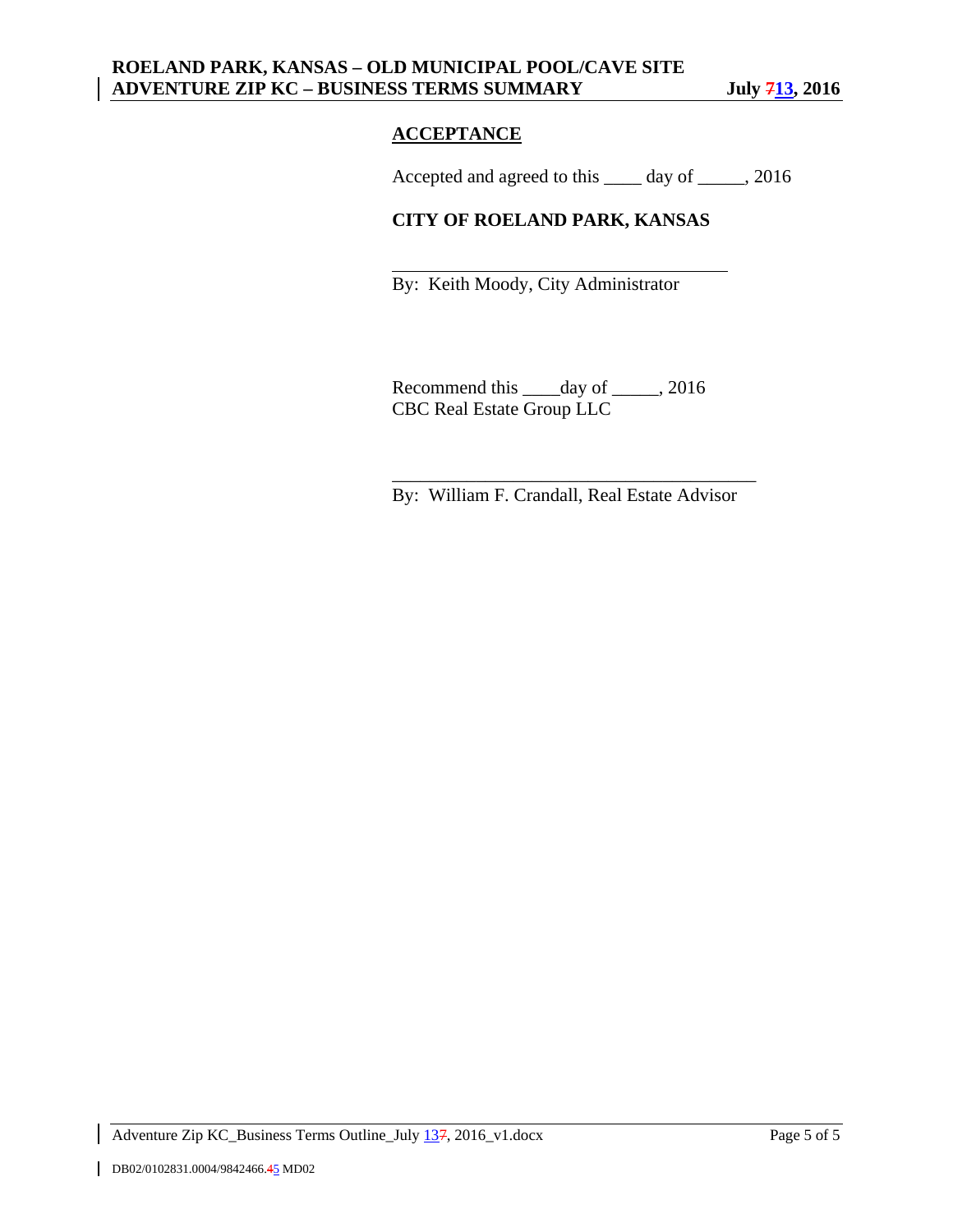The City of Roeland Park, Kansas ("City"), with the recommendation of CBC Real Estate Group, LLC ("CBC"), desires to pursue with Sunflower Development Group ("Sunflower") or their assigns, as reasonably approved by the City, a Purchase/Sale Agreement ("PSA") or Ground Lease and Development Agreement to develop and operate a hotel within Phase 2 of the Old Municipal Pool/Cave Site general area, a 5.38 acre site in Roeland Park, Kansas (the "Phase 2 Site").

Following are the proposed business terms forming the basis of negotiations of a PSA or Ground Lease and Development Agreement between the parties. If generally acceptable, it is anticipated that negotiations of the PSA or Ground Lease and Development Agreement would begin immediately.

While the City desires to further negotiate more specifics of this offer with Sunflower, it is also expressly understood that the City is still looking at other competing development ideas, which may include other hotel vendors, and will vet those to its satisfaction, including a comprehensive site plan, prior to signing any agreement, even if it encroaches on the timeline set forth herein.

| <b>TIF District</b> | The City established a Tax Increment Finance District (the "TIF"<br>District") which is in effect until February 2018. The Phase 2<br>Site is referred to as "Project Area 3B: Mixed-use development<br>consisting of some or all of the following uses: retail, office,<br>restaurant and surface parking as well as associated site work<br>and public and private infrastructure."                                                                                                       |
|---------------------|---------------------------------------------------------------------------------------------------------------------------------------------------------------------------------------------------------------------------------------------------------------------------------------------------------------------------------------------------------------------------------------------------------------------------------------------------------------------------------------------|
| <b>Project</b>      | Sunflower intends to construct a limited service hotel of<br>approximately 90 rooms on a 2.25 acre area designated for<br>commercial uses, such as restaurant, retail and hospitality<br>("the Project"). The City expressly desires<br>tenants<br>complimentary commercial uses, particularly "sit down"<br>restaurants which may or may not serve alcohol, to occupy the<br>balance of the property not utilized for the hotel and requisite<br>parking, subject to approval by the City. |
|                     | Separately, the City intends to pursue an entertainment, sports<br>and/or community related programming for the lower area,<br>currently a proposed 1.92 acres, and Sunflower will cooperate<br>with the City and the adjacent developer.                                                                                                                                                                                                                                                   |
| <b>Site</b>         | The City has designated the approximately 7.3 acre Old<br>Municipal Pool/Cave Site for development. Phase 1 is currently<br>considered 1.92 acres for entertainment, sports, and/or<br>community uses; and Phase 2 is generally considered 5.38 acres<br>for hotel, restaurant, retail and hospitality uses.                                                                                                                                                                                |

Sunflower Development Business Terms Outline\_July 13, 2016\_v1.docx Page 1 of 6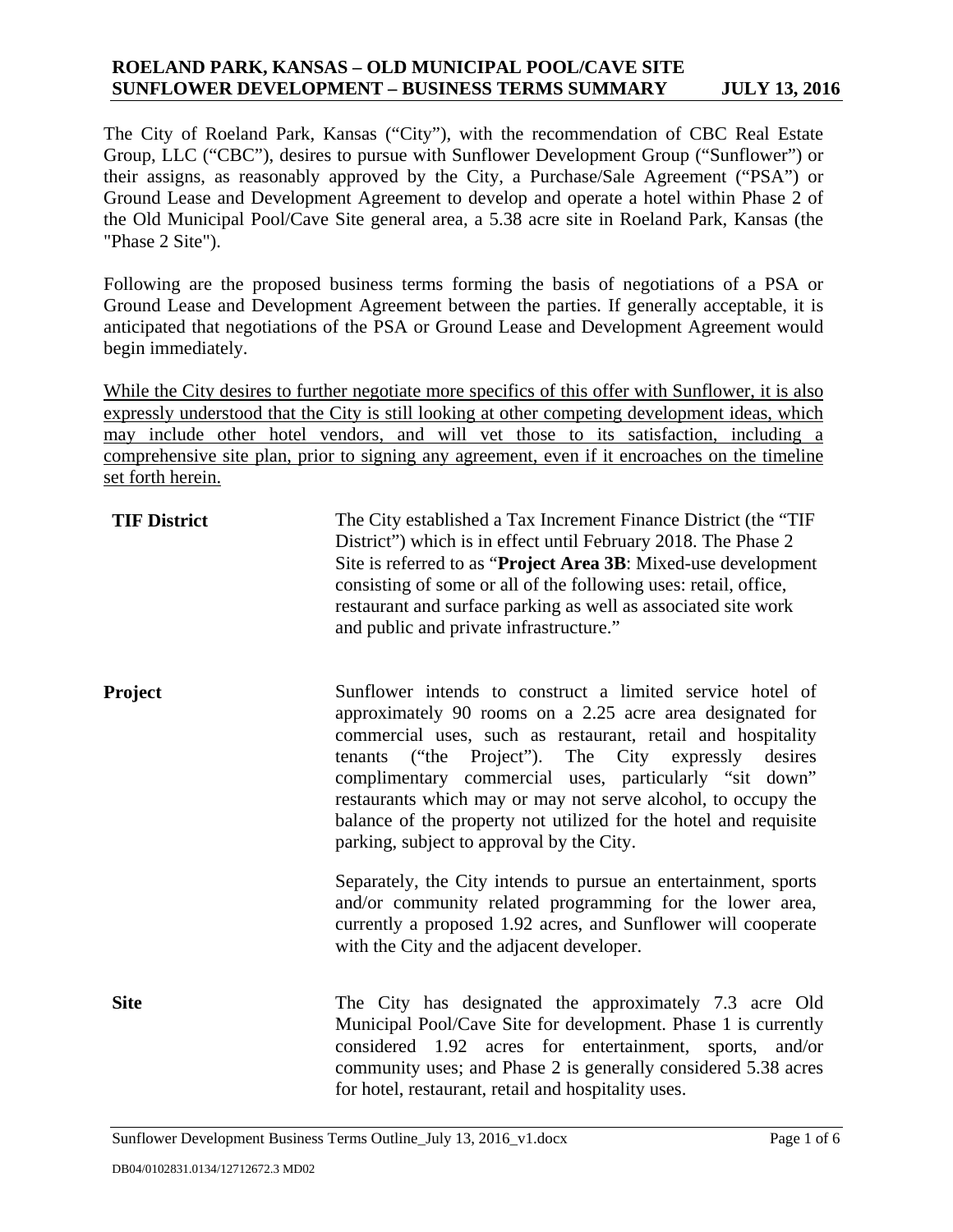| <b>Signage</b>              | Signage will be coordinated with the City as required.                                                                                                                                                                                                                                                                                                                                                                                                                                                                                                                                                                                                                                                                                                                                                                |
|-----------------------------|-----------------------------------------------------------------------------------------------------------------------------------------------------------------------------------------------------------------------------------------------------------------------------------------------------------------------------------------------------------------------------------------------------------------------------------------------------------------------------------------------------------------------------------------------------------------------------------------------------------------------------------------------------------------------------------------------------------------------------------------------------------------------------------------------------------------------|
| <b>Joint Marketing</b>      | Under a separate agreement, the City has engaged CBC to act as<br>the marketing consultant. Sunflower and the City agree to<br>coordinate marketing of the Project with CBC for the activation<br>of all phases of the Project and the pursuit of complementary<br>end-users, including restaurant, retail and hospitality tenants.                                                                                                                                                                                                                                                                                                                                                                                                                                                                                   |
| <b>Financial Disclosure</b> | As may be reasonably required by the City, Sunflower will<br>evidence their financial strength and ability to finance, operate<br>and maintain a hotel in a first class manner.                                                                                                                                                                                                                                                                                                                                                                                                                                                                                                                                                                                                                                       |
| <b>TIF District</b>         | The City will consider the use of Tax Increment Financing<br>("TIF") for reimbursement of project costs which are eligible and<br>appropriate under Kansas statute. Up through the time of the TIF<br>District's expiration in February 2018, a total of \$1,050,000 will<br>be available for eligible project expenses at the Old Municipal<br>Pool/Cave Site. A portion of the available TIF is intended to be<br>applied to a scope of work that will stabilize the existing cave<br>wall and surface area and for site improvements and<br>infrastructure required by the Project which will enable<br>development to occur. Sunflower will have the right to apply for<br>use of any remaining TIF funds for eligible project expenses.<br>The City is in no way obligated to provide TIF funds to<br>Sunflower. |
|                             | Sunflower understands and agrees that applying for TIF requires<br>a detailed project plan that articulates proposed uses of the TIF<br>funds, which shall be subject to review and approval by the City.<br>Sunflower will provide equity and/or private financing for all<br>privately-funded costs related to the Project.                                                                                                                                                                                                                                                                                                                                                                                                                                                                                         |
|                             | Sunflower and the City will cooperate in the negotiation of a<br>Development Agreement considering the public incentives, risk<br>to Sunflower and possible commitments to construct and open a<br>hotel, restaurants and retail, and other ongoing operation<br>obligations. Terms and conditions of a final Development<br>Agreement must be acceptable to Sunflower and the City.                                                                                                                                                                                                                                                                                                                                                                                                                                  |
|                             | Alternatively, the City may directly apply the use of the TIF<br>proceeds and complete a scope of work that is compliant with<br>eligible project costs and are applicable to Sunflower's ability to<br>operate a hotel as well as the development of complimentary                                                                                                                                                                                                                                                                                                                                                                                                                                                                                                                                                   |

Sunflower Development Business Terms Outline\_July 13, 2016\_v1.docx Page 2 of 6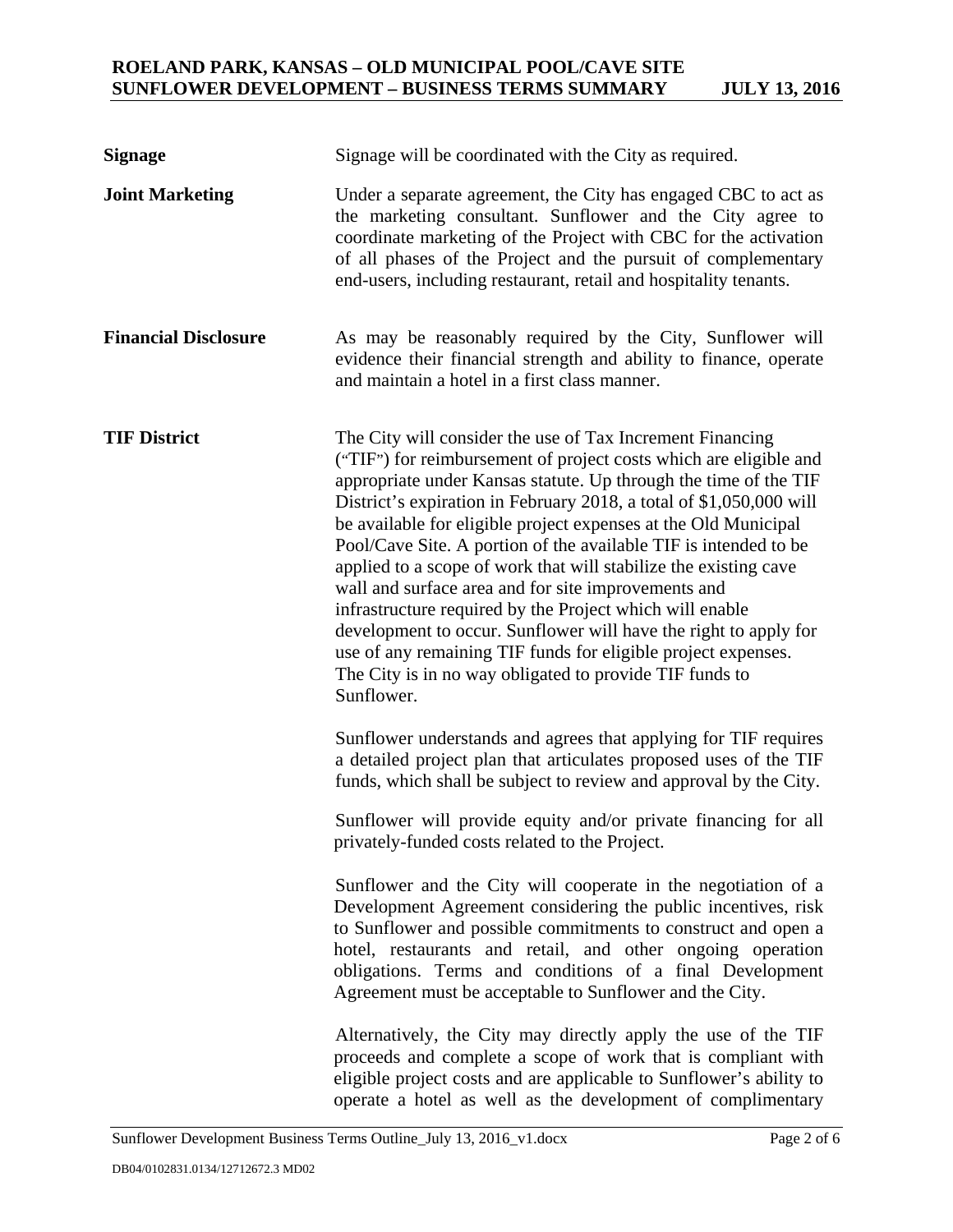|                 | restaurant, retail and hospitality projects. If the City chooses to<br>proceed with its use of TIF proceeds for the aforementioned<br>scope of work, said work will not commence until a PSA or<br>Ground Lease and Development Agreement with Sunflower has<br>been approved. Under this scenario, without a direct use of TIF<br>proceeds, Sunflower will still be required to receive approval of<br>a Development Agreement, which will address specific uses of<br>the Phase 2 Site and timelines for construction, opening and<br>ongoing operations.<br>Parties acknowledge that a Development Agreement is required<br>and that CBC is the City's agent in the negotiations of the<br>Development Agreement. |                   |
|-----------------|----------------------------------------------------------------------------------------------------------------------------------------------------------------------------------------------------------------------------------------------------------------------------------------------------------------------------------------------------------------------------------------------------------------------------------------------------------------------------------------------------------------------------------------------------------------------------------------------------------------------------------------------------------------------------------------------------------------------|-------------------|
| <b>Schedule</b> | The City and Sunflower will use their best good faith efforts to<br>meet the following milestone dates. If the dates are not satisfied,<br>the parties will meet to discuss an amended schedule or alternate<br>solutions. A proposed schedule is as follows:                                                                                                                                                                                                                                                                                                                                                                                                                                                        |                   |
|                 | Term Sheet Execution:                                                                                                                                                                                                                                                                                                                                                                                                                                                                                                                                                                                                                                                                                                | June 29, 2016     |
|                 | PSA Executed:                                                                                                                                                                                                                                                                                                                                                                                                                                                                                                                                                                                                                                                                                                        | July 25, 2016     |
|                 | Development Agreement Approved:                                                                                                                                                                                                                                                                                                                                                                                                                                                                                                                                                                                                                                                                                      | August 15, 2016   |
|                 | Closing on Property (120 days Due Diligence)                                                                                                                                                                                                                                                                                                                                                                                                                                                                                                                                                                                                                                                                         | November 30, 2016 |
|                 | <b>Commence Construction:</b>                                                                                                                                                                                                                                                                                                                                                                                                                                                                                                                                                                                                                                                                                        | January 1, 2017   |
|                 | <b>Grand Opening:</b>                                                                                                                                                                                                                                                                                                                                                                                                                                                                                                                                                                                                                                                                                                | September 1, 2017 |
|                 | Dates should be updated to anticipate rezoning and other City<br>processes such as Planning, Council and possible other<br>approvals, including the time to draw up and present cohesive<br>and mutually beneficial site plans for all development interests.                                                                                                                                                                                                                                                                                                                                                                                                                                                        |                   |
|                 | The timing for construction and completion of the Project will be<br>critical because if use of TIF funds are not identified and applied<br>by February 2018, they cannot be used for this Project.<br>Accordingly, Sunflower and the City will negotiate both "target"<br>dates" and "outside dates" with reasonable remedies if the<br>deadlines for the Project are not achieved or cured within a<br>specific timeframe.                                                                                                                                                                                                                                                                                         |                   |

Sunflower Development Business Terms Outline\_July 13, 2016\_v1.docx Page 3 of 6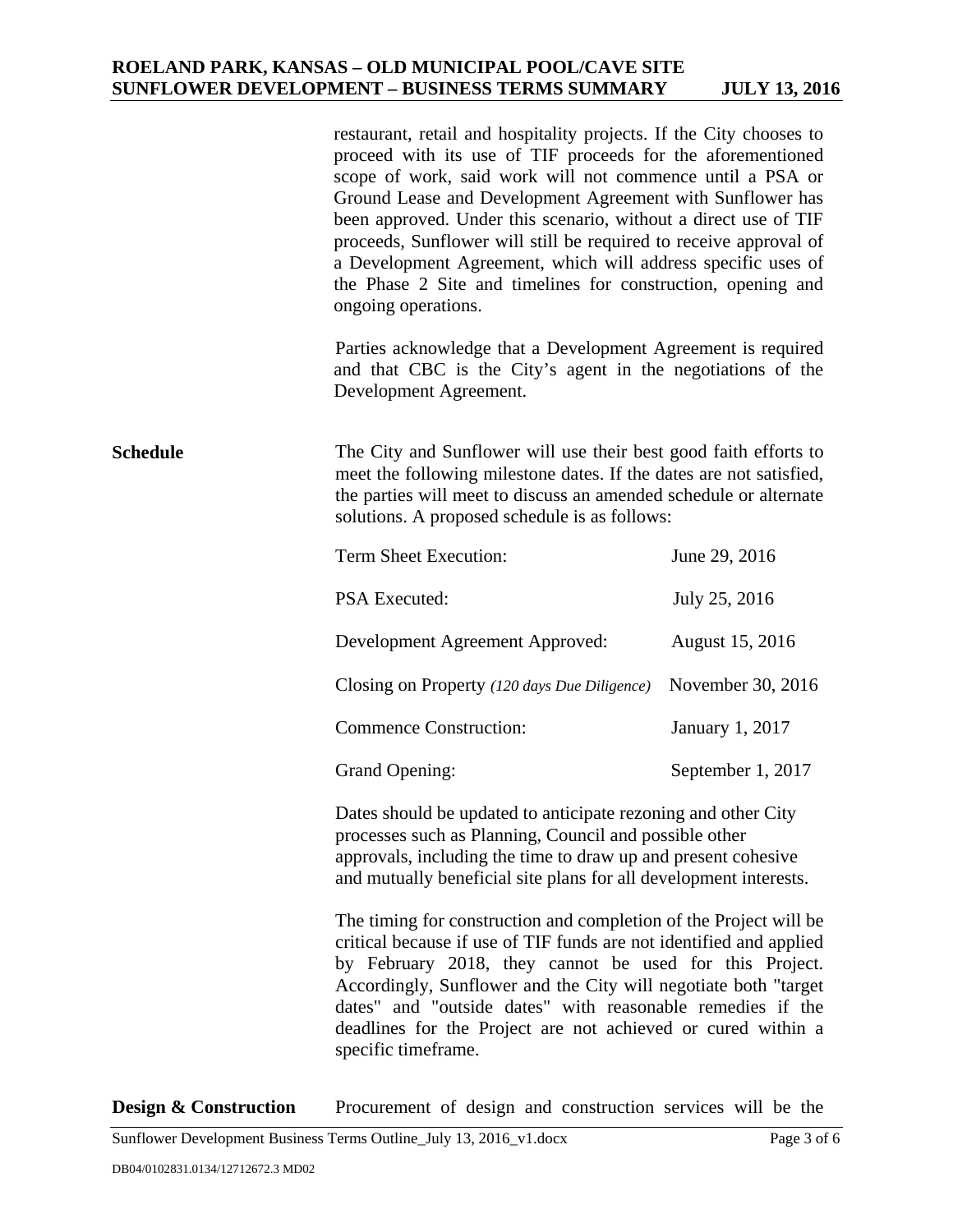|                            | responsibility Sunflower and subject to the review and approval<br>of the City. City will require Sunflower's Construction Manager<br>to provide a performance and payment bond for the value of the<br>construction contract.                                                                                                                                                                                                                                                                                                                                                                                                                                                                                                                                                                                                                                                       |
|----------------------------|--------------------------------------------------------------------------------------------------------------------------------------------------------------------------------------------------------------------------------------------------------------------------------------------------------------------------------------------------------------------------------------------------------------------------------------------------------------------------------------------------------------------------------------------------------------------------------------------------------------------------------------------------------------------------------------------------------------------------------------------------------------------------------------------------------------------------------------------------------------------------------------|
| Sale/Lease                 | The City is interested in proceeding with discussing terms for the<br>sale of the Phase 2 Site for the limited service hotel.                                                                                                                                                                                                                                                                                                                                                                                                                                                                                                                                                                                                                                                                                                                                                        |
|                            | Phase 2 Site: 2.25 acres at \$15.00 per land square foot or<br>\$1,470,150                                                                                                                                                                                                                                                                                                                                                                                                                                                                                                                                                                                                                                                                                                                                                                                                           |
|                            | Market rate commissions will be paid to CBC out of the<br>proceeds of the land sale pursuant to the City/CBC marketing<br>agreement.                                                                                                                                                                                                                                                                                                                                                                                                                                                                                                                                                                                                                                                                                                                                                 |
|                            | The aforementioned phases are only intended to be a guide, and<br>are subject to change based upon the development plans that are<br>presented to the City for consideration. Amount of available<br>ground for sale and price per land square foot may be impacted<br>as specific plans for use and development are evaluated.                                                                                                                                                                                                                                                                                                                                                                                                                                                                                                                                                      |
| <b>Right of Repurchase</b> | In the event that Sunflower fails to (a) commence substantial<br>construction of Phase 2 of the Project on or before the<br>commencement date for construction set<br>forth in<br>the<br>Development Agreement, and/or (b) fails to substantially<br>complete Phase 2 of the Project on or before the completion date<br>set forth in the Development Agreement, beyond the applicable<br>cure periods (a "Fundamental Breach"), then the City may<br>exercise its option to re-purchase the Site by delivering written<br>notice of such intent, together with an earnest money deposit of<br>Twenty Thousand and 00/100 Dollars (\$20,000.00) to an escrow<br>agent identified in the Development Agreement, within one (1)<br>year of such Fundamental Breach. If the City exercises its<br>repurchase rights, the price for such repurchase shall be equal to<br>the sale price. |

This summary of business terms is intended to be an expression of interest to pursue timely and good faith negotiations as herein provided. It is not intended to be binding on either party. Only a fully-executed PSA or Ground Lease and Development Agreement and other fully-signed final contracts between the parties shall be binding. By executing this term sheet, the parties agree that all costs associated with their due diligence will be those of the party and not recoverable from the other. If this term sheet and the business terms set out herein comport with your understanding of the discussions among Sunflower, City, and CBC, please cause the enclosed

Sunflower Development Business Terms Outline\_July 13, 2016\_v1.docx Page 4 of 6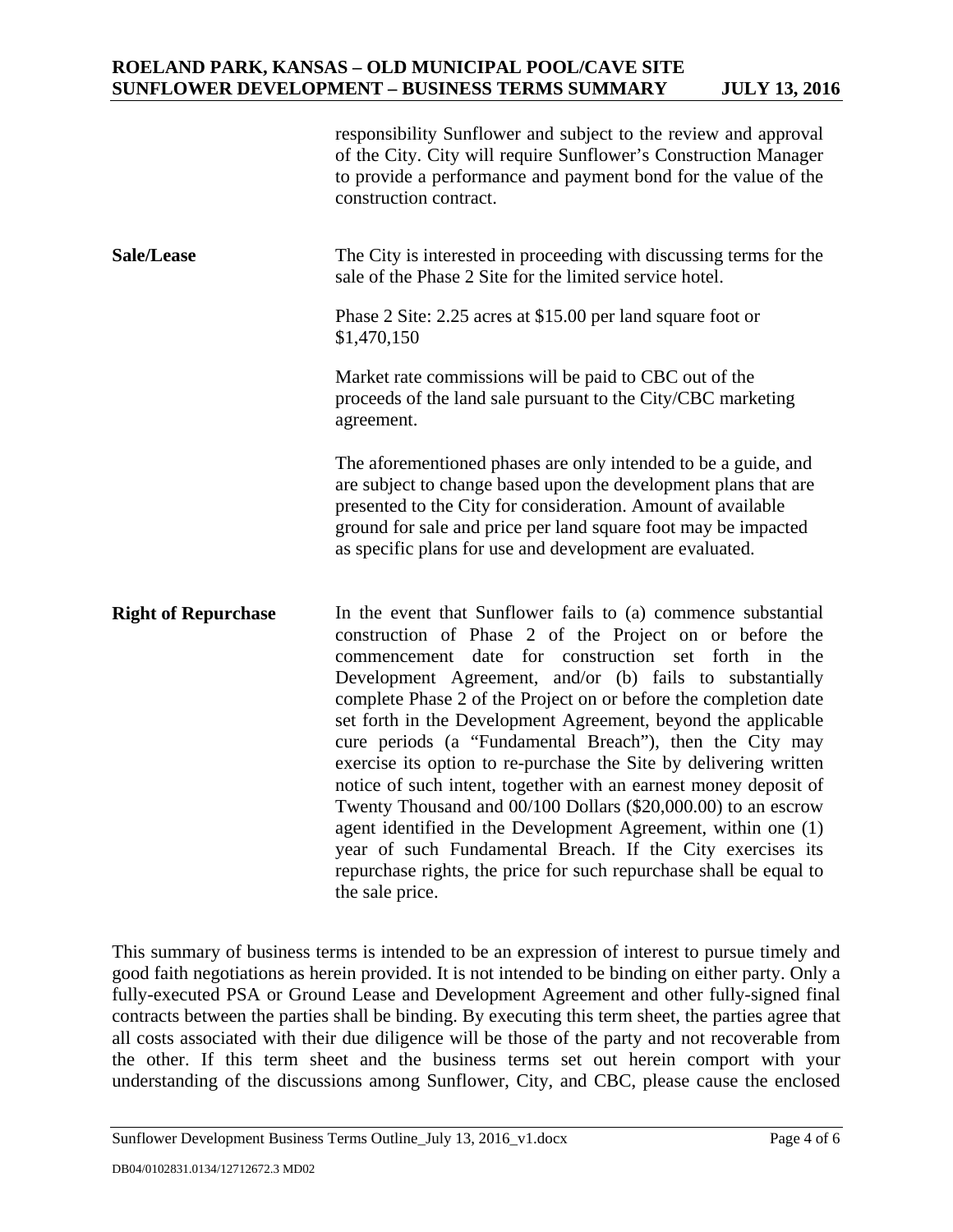copy to be executed where indicated and return one copy to the undersigned at your earliest convenience.

# **Sunflower Development Group**

 By: Name:

Title: \_\_\_\_\_\_\_\_\_\_\_\_\_\_\_\_\_\_\_\_\_\_\_\_\_\_\_\_\_\_\_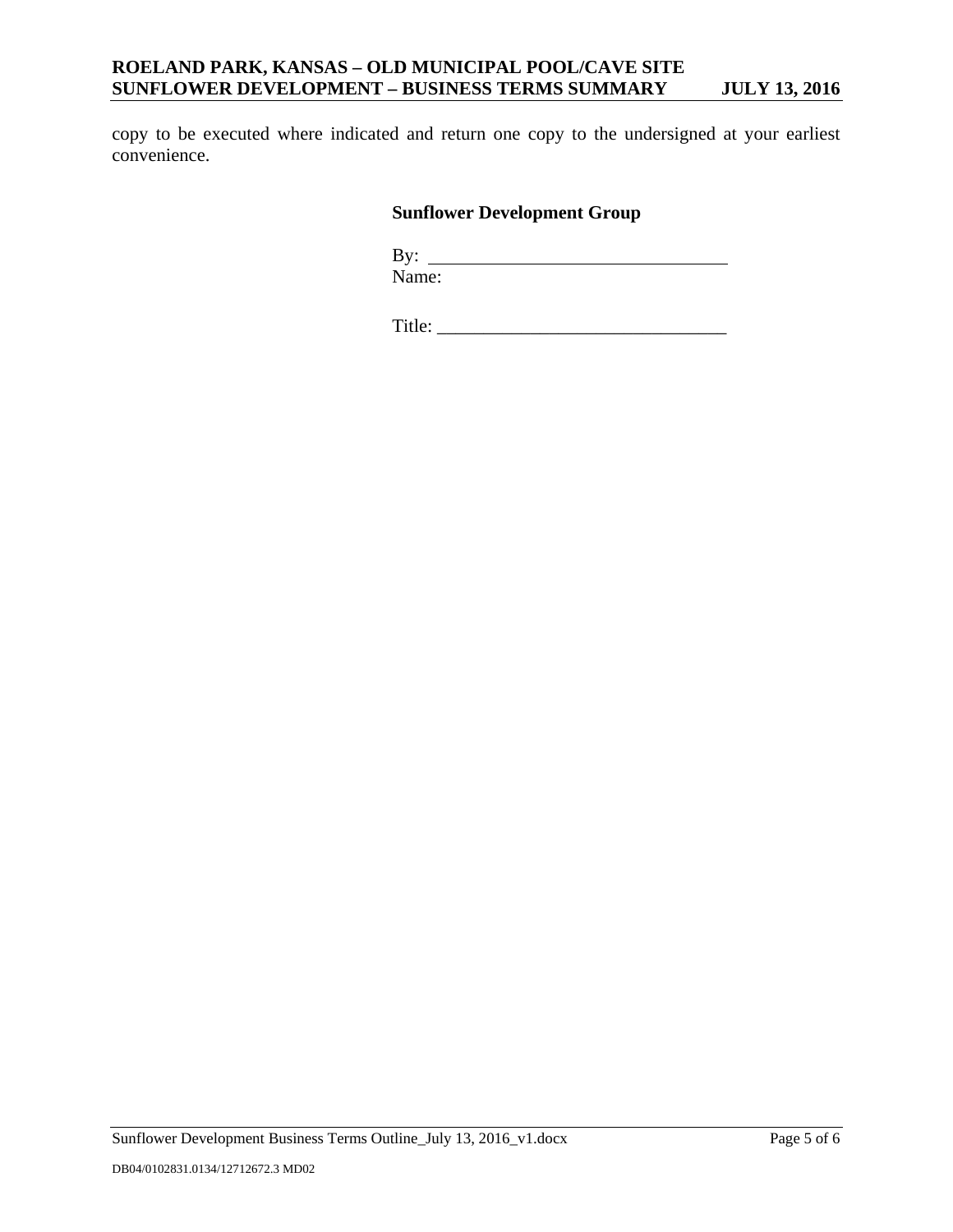# **ACCEPTANCE**

 $\overline{\phantom{a}}$  , and the contract of the contract of the contract of the contract of the contract of the contract of the contract of the contract of the contract of the contract of the contract of the contract of the contrac

Accepted and agreed to this \_\_\_\_ day of \_\_\_\_\_, 2016

# **CITY OF ROELAND PARK, KANSAS**

By: Keith Moody, City Administrator

Recommend this \_\_\_\_day of \_\_\_\_\_, 2016 CBC Real Estate Group LLC

By: William F. Crandall, Real Estate Advisor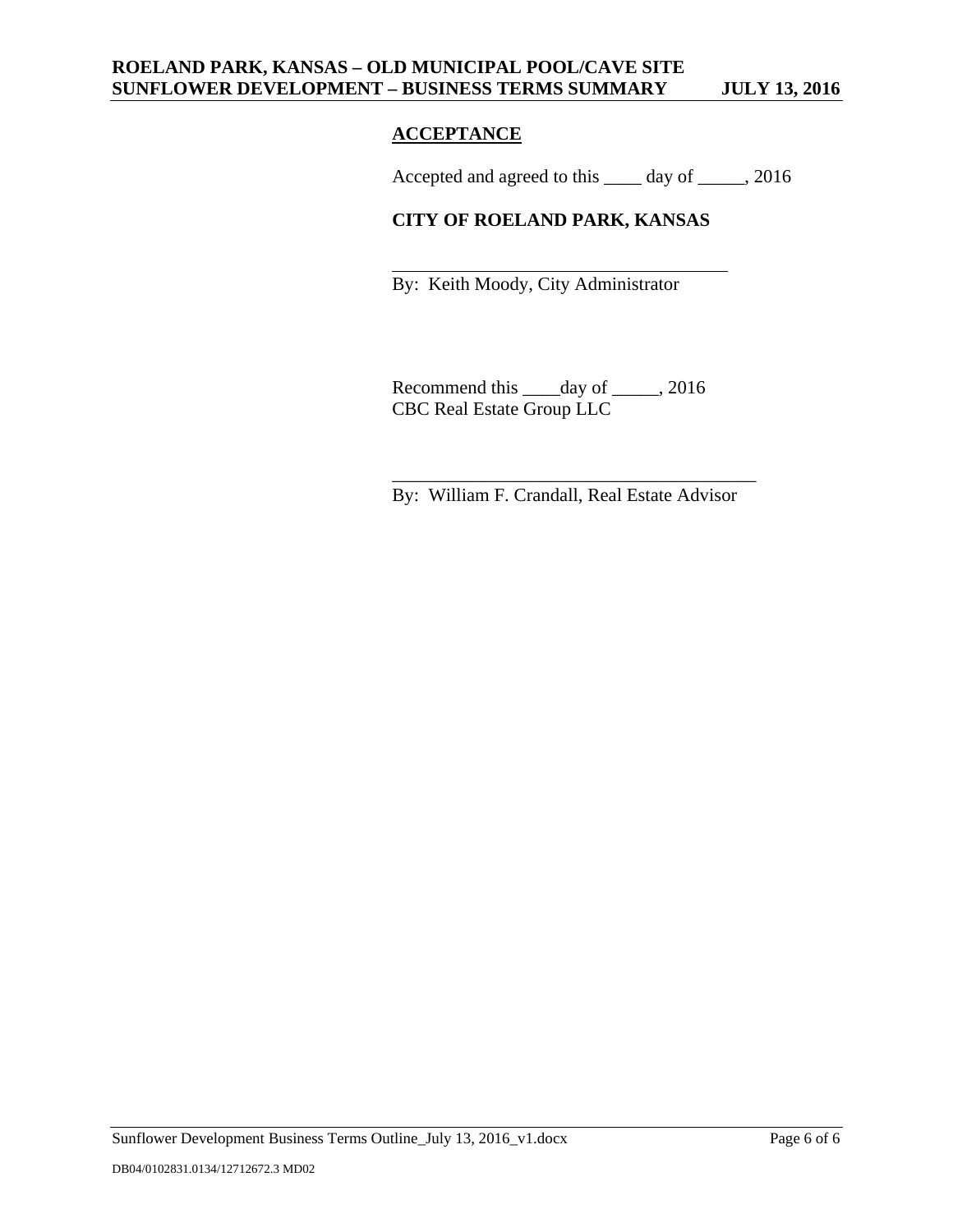|                                   | ROELAND PARK, KANSAS - OLD MUNICIPAL POOL/CAVE SITE<br><b>SUNFLOWER DEVELOPMENT - BUSINESS TERMS SUMMARY</b><br><b>JULY 13, 2016</b>                                                                                                                                                                                                                                                                                                                                                                   | Deleted: JUNE 20                                                                               |
|-----------------------------------|--------------------------------------------------------------------------------------------------------------------------------------------------------------------------------------------------------------------------------------------------------------------------------------------------------------------------------------------------------------------------------------------------------------------------------------------------------------------------------------------------------|------------------------------------------------------------------------------------------------|
| "Phase 2 Site").                  | The City of Roeland Park, Kansas ("City"), with the recommendation of CBC Real Estate<br>Group, LLC ("CBC"), desires to pursue with Sunflower Development Group ("Sunflower") or<br>their assigns, as reasonably approved by the City, a Purchase/Sale Agreement ("PSA") or<br>Ground Lease and Development Agreement to develop and operate a hotel within Phase 2 of<br>the Old Municipal Pool/Cave Site general area, a 5.38 acre site in Roeland Park, Kansas (the                                 | Deleted: 7.3                                                                                   |
| begin immediately.                | Following are the proposed business terms forming the basis of negotiations of a PSA or<br>Ground Lease and Development Agreement between the parties. Jf generally acceptable, it is<br>anticipated that negotiations of the PSA or Ground Lease and Development Agreement would                                                                                                                                                                                                                      | Deleted:                                                                                       |
| set forth herein.                 | While the City desires to further negotiate more specifics of this offer with Sunflower, it is also<br>expressly understood that the City is still looking at other competing development ideas, which<br>may include other hotel vendors, and will vet those to its satisfaction, including a<br>comprehensive site plan, prior to signing any agreement, even if it encroaches on the timeline                                                                                                       |                                                                                                |
| <b>TIF District</b>               | The City established a Tax Increment Finance District (the "TIF<br>District") which is in effect until February 2018. The <b>Phase 2</b><br>Site is referred to as "Project Area 3B: Mixed-use development<br>consisting of some or all of the following uses: retail, office,<br>restaurant and surface parking as well as associated site work<br>and public and private infrastructure."                                                                                                            | <b>Deleted: TIF District</b>                                                                   |
| Project                           | Sunflower intends to construct a limited service hotel of<br>approximately 90 rooms on a $2.25$ acre area designated for<br>commercial uses, such as restaurant, retail and hospitality<br>("the<br>Project").<br>The City expressly<br>desires<br>tenants<br>complimentary commercial uses, particularly "sit down"<br>restaurants which may or may not serve alcohol, to occupy the<br>balance of the property not utilized for the hotel and requisite<br>parking, subject to approval by the City. | Deleted: portion of the 5.38<br>Deleted: i<br>Deleted: and is                                  |
|                                   | Separately, the City intends to pursue an entertainment, sports<br>and/or community related programming for the lower area,<br>currently a proposed 1.92 acres, and Sunflower will cooperate<br>with the City and the adjacent developer.                                                                                                                                                                                                                                                              |                                                                                                |
| <b>Site</b>                       | The City has designated the approximately 7.3 acre Old<br>Municipal Pool/Cave Site for development. Phase 1 is currently<br>considered 1.92 acres for entertainment, sports, and/or<br>community uses; and Phase 2 is generally considered 5.38 acres<br>for hotel, restaurant, retail and hospitality uses.                                                                                                                                                                                           | <b>Deleted:</b> s<br>Deleted: ("<br>Deleted: ")<br>Deleted:/<br>Deleted: June 20<br>Deleted: 1 |
|                                   | Sunflower Development Business Terms Outline July 13, 2016 v1.docx<br>Page 1 of 6                                                                                                                                                                                                                                                                                                                                                                                                                      |                                                                                                |
| DB04/0102831.0134/12712672.3 MD02 |                                                                                                                                                                                                                                                                                                                                                                                                                                                                                                        |                                                                                                |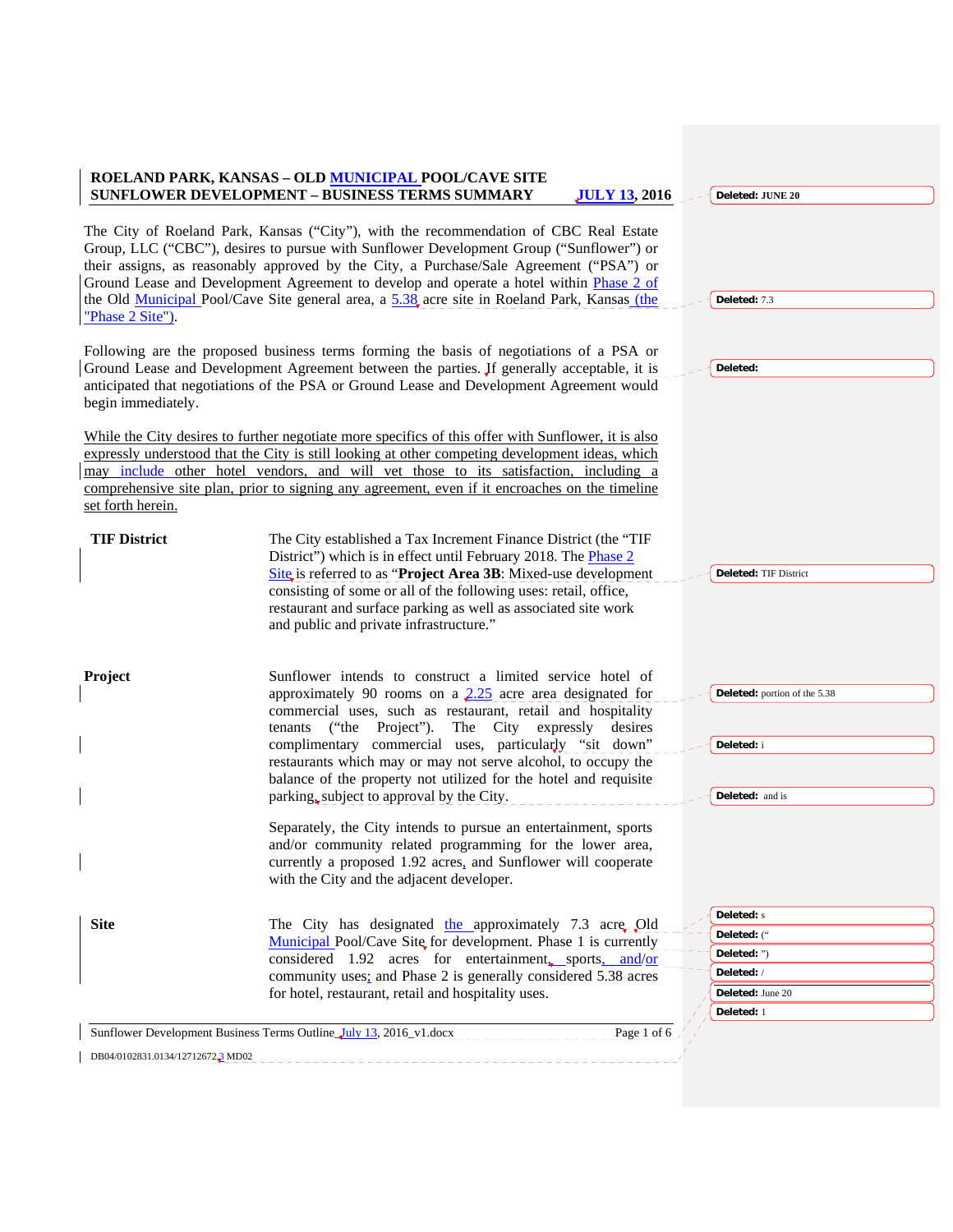*<u>JULY 13, 2016</u> CDeleted: JUNE 20* 

| <b>Signage</b>                    | Signage will be coordinated with the City as required.                                                                                                                                                                                                                                                                                                                                                                                                                                                                                                                                                                                                                                                                                                                                                                | Formatted: Indent: Left: 0"                                   |
|-----------------------------------|-----------------------------------------------------------------------------------------------------------------------------------------------------------------------------------------------------------------------------------------------------------------------------------------------------------------------------------------------------------------------------------------------------------------------------------------------------------------------------------------------------------------------------------------------------------------------------------------------------------------------------------------------------------------------------------------------------------------------------------------------------------------------------------------------------------------------|---------------------------------------------------------------|
| <b>Joint Marketing</b>            | Under a separate agreement, the City has engaged CBC to act as<br>the marketing consultant. Sunflower and the City agree to<br>coordinate marketing of the Project with CBC for the activation<br>of all phases of the Project and the pursuit of complementary<br>end-users, including restaurant, retail and hospitality tenants.                                                                                                                                                                                                                                                                                                                                                                                                                                                                                   |                                                               |
| <b>Financial Disclosure</b>       | As may be reasonably required by the City, Sunflower will<br>evidence their financial strength and ability to finance, operate<br>and maintain a hotel in a first class manner.                                                                                                                                                                                                                                                                                                                                                                                                                                                                                                                                                                                                                                       |                                                               |
| <b>TIF District</b>               | The City will consider the use of Tax Increment Financing<br>("TIF") for reimbursement of project costs which are eligible and<br>appropriate under Kansas statute. Up through the time of the TIF<br>District's expiration in February 2018, a total of \$1,050,000 will<br>be available for eligible project expenses at the Old Municipal<br>Pool/Cave Site. A portion of the available TIF is intended to be<br>applied to a scope of work that will stabilize the existing cave<br>wall and surface area and for site improvements and<br>infrastructure required by the Project which will enable<br>development to occur. Sunflower will have the right to apply for<br>use of any remaining TIF funds for eligible project expenses.<br>The City is in no way obligated to provide TIF funds to<br>Sunflower. | Deleted:<br><b>Deleted:</b> is<br><b>Deleted:</b> s           |
|                                   | Sunflower understands and agrees that applying for TIF requires<br>a detailed project plan that articulates proposed uses of the TIF<br>funds, which shall be subject to review and approval by the City.<br>Sunflower will provide equity and/or private financing for all                                                                                                                                                                                                                                                                                                                                                                                                                                                                                                                                           | Deleted: ¶                                                    |
|                                   | privately-funded costs related to the Project.<br>Sunflower and the City will cooperate in the negotiation of a<br>Development Agreement considering the public incentives, risk<br>to Sunflower and possible commitments to construct and open a<br>hotel, restaurants and retail, and other ongoing operation<br>obligations. Terms and conditions of a final Development<br>Agreement must be acceptable to Sunflower and the City.                                                                                                                                                                                                                                                                                                                                                                                | <b>Deleted:</b> n extreme sports complex<br>Deleted: possible |
|                                   | Alternatively, the City may directly apply the use of the TIF<br>proceeds and complete a scope of work that is compliant with<br>eligible project costs and are applicable to Sunflower's ability to<br>operate a hotel as well as the development of complimentary<br>Sunflower Development Business Terms Outline July 13, 2016 v1.docx<br>Page 2 of 6                                                                                                                                                                                                                                                                                                                                                                                                                                                              | Deleted: June 20<br>Deleted: 1                                |
| DB04/0102831.0134/12712672.3 MD02 | <u> 1990 - Jan Barbara de La Barbara de la Granda de la Granda de la Granda de la Granda de la Granda de la Granda de la Granda de la Granda de la Granda de la Granda de la Granda de la Granda de la Granda de la Granda de la</u>                                                                                                                                                                                                                                                                                                                                                                                                                                                                                                                                                                                  |                                                               |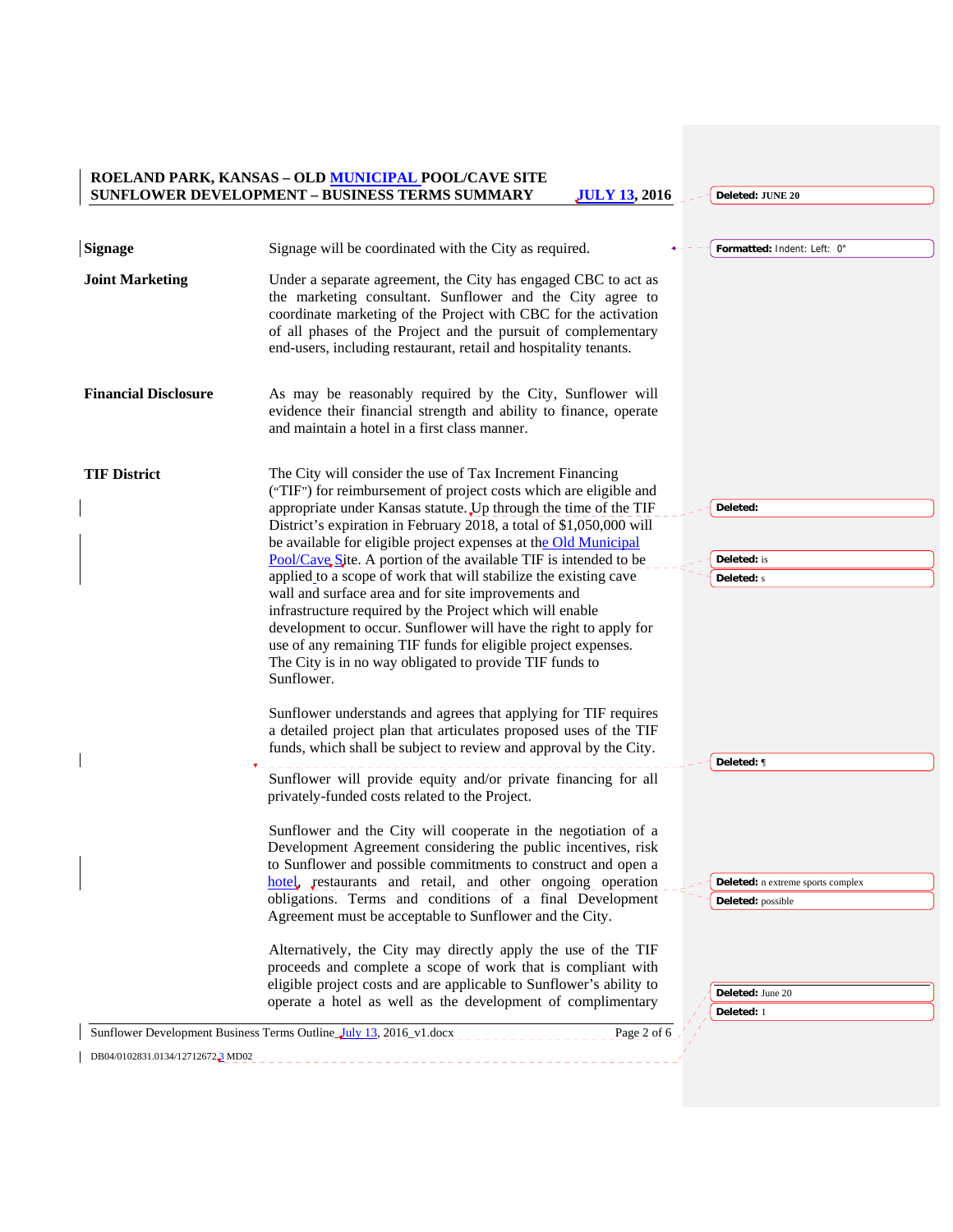|                                  | ROELAND PARK, KANSAS - OLD MUNICIPAL POOL/CAVE SITE<br>SUNFLOWER DEVELOPMENT - BUSINESS TERMS SUMMARY                                                                                                                                                                                                                                                                                                                                                                                                                                                                                                                              | <b>JULY 13, 2016</b> | Deleted: JUNE 20                                                                                                                                                                                                        |
|----------------------------------|------------------------------------------------------------------------------------------------------------------------------------------------------------------------------------------------------------------------------------------------------------------------------------------------------------------------------------------------------------------------------------------------------------------------------------------------------------------------------------------------------------------------------------------------------------------------------------------------------------------------------------|----------------------|-------------------------------------------------------------------------------------------------------------------------------------------------------------------------------------------------------------------------|
|                                  | restaurant, retail and hospitality projects. If the City chooses to<br>proceed with its use of TIF proceeds for the aforementioned<br>scope of work, said work will not commence until a PSA or<br>Ground Lease and Development Agreement with Sunflower has<br>been approved. Under this scenario, without a direct use of TIF<br>proceeds, Sunflower will still be required to receive approval of<br>a Development Agreement, which will address specific uses of<br>the <b>Phase 2 Site</b> and timelines for construction, opening and<br>ongoing operations.<br>Parties acknowledge that a Development Agreement is required |                      | <b>Deleted:</b> s                                                                                                                                                                                                       |
|                                  | and that CBC is the City's agent in the negotiations of the<br>Development Agreement.                                                                                                                                                                                                                                                                                                                                                                                                                                                                                                                                              |                      |                                                                                                                                                                                                                         |
| <b>Schedule</b>                  | The City and Sunflower will use their best good faith efforts to<br>meet the following milestone dates. If the dates are not satisfied,<br>the parties will meet to discuss an amended schedule or alternate<br>solutions. A proposed schedule is as follows:                                                                                                                                                                                                                                                                                                                                                                      |                      |                                                                                                                                                                                                                         |
|                                  | Term Sheet Execution:                                                                                                                                                                                                                                                                                                                                                                                                                                                                                                                                                                                                              | June 29, 2016        | <b>Deleted:</b> Dates should be updated to anticpate                                                                                                                                                                    |
|                                  | <b>PSA</b> Executed:                                                                                                                                                                                                                                                                                                                                                                                                                                                                                                                                                                                                               | July 25, 2016        | rezoning and other City processes such as Planning,<br>Council and possible other approvals, including the<br>time to draw up and present cohesive and mutually<br>beneficial site plans for all development interests. |
|                                  | Development Agreement Approved:                                                                                                                                                                                                                                                                                                                                                                                                                                                                                                                                                                                                    | August 15, 2016      | Formatted: Font: 12 pt                                                                                                                                                                                                  |
|                                  | Closing on Property (120 days Due Diligence)                                                                                                                                                                                                                                                                                                                                                                                                                                                                                                                                                                                       | November 30, 2016    |                                                                                                                                                                                                                         |
|                                  | <b>Commence Construction:</b>                                                                                                                                                                                                                                                                                                                                                                                                                                                                                                                                                                                                      | January 1, 2017      |                                                                                                                                                                                                                         |
|                                  | Grand Opening:                                                                                                                                                                                                                                                                                                                                                                                                                                                                                                                                                                                                                     | September 1, 2017    |                                                                                                                                                                                                                         |
|                                  | Dates should be updated to anticipate rezoning and other City<br>processes such as Planning, Council and possible other<br>approvals, including the time to draw up and present cohesive<br>and mutually beneficial site plans for all development interests.                                                                                                                                                                                                                                                                                                                                                                      |                      | Formatted: Normal, Left<br>Formatted: Font color: Auto                                                                                                                                                                  |
|                                  | The timing for construction and completion of the Project will be<br>critical because if use of TIF funds are not identified and applied<br>by February 2018, they cannot be used for this Project.<br>Accordingly, Sunflower and the City will negotiate both "target<br>dates" and "outside dates" with reasonable remedies if the<br>deadlines for the Project are not achieved or cured within a<br>specific timeframe.                                                                                                                                                                                                        |                      |                                                                                                                                                                                                                         |
| Design & Construction            | Procurement of design and construction services will be the                                                                                                                                                                                                                                                                                                                                                                                                                                                                                                                                                                        |                      | Deleted: June 20<br>Deleted: 1                                                                                                                                                                                          |
|                                  | Sunflower Development Business Terms Outline July 13, 2016 v1.docx                                                                                                                                                                                                                                                                                                                                                                                                                                                                                                                                                                 | Page 3 of 6          |                                                                                                                                                                                                                         |
| DB04/0102831.0134/127126722 MD02 |                                                                                                                                                                                                                                                                                                                                                                                                                                                                                                                                                                                                                                    |                      |                                                                                                                                                                                                                         |
|                                  |                                                                                                                                                                                                                                                                                                                                                                                                                                                                                                                                                                                                                                    |                      |                                                                                                                                                                                                                         |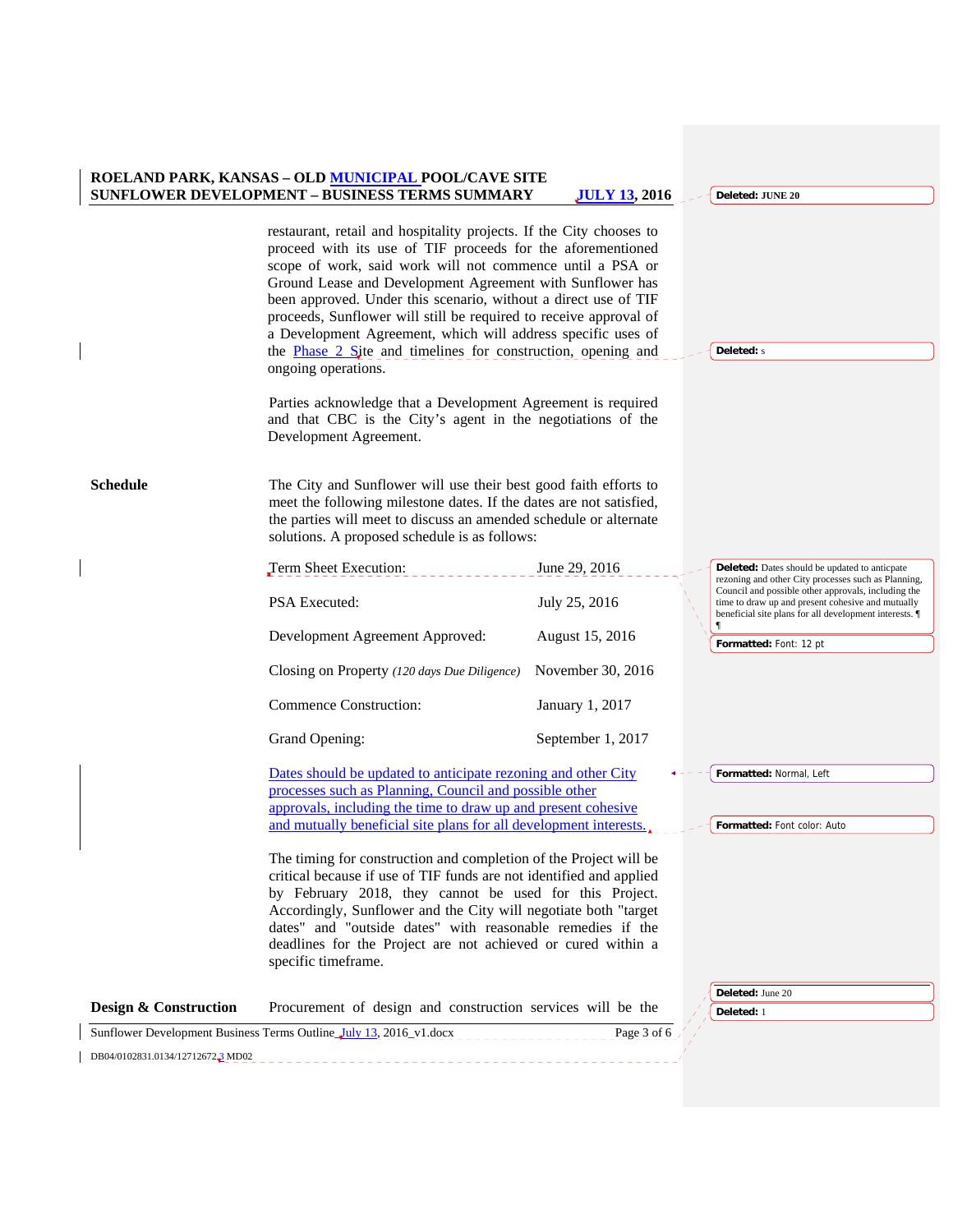**Deleted: JUNE 20**

responsibility Sunflower and subject to the review and approval of the City. City will require Sunflower's Construction Manager to provide a performance and payment bond for the value of the construction contract. **Sale/Lease** The City is interested in proceeding with discussing terms for the sale of the Phase 2 Site for the limited service hotel. Phase 2 Site: 2.25 acres at \$15.00 per land square foot \$1,470,150 Market rate commissions will be paid to CBC out of the proceeds of the land sale pursuant to the City/CBC marketing agreement. The aforementioned phases are only intended to be a guide, and are subject to change based upon the development plans that are presented to the City for consideration. Amount of available ground for sale and price per land square foot may be impacted as specific plans for use and development are evaluated. **Right of Repurchase** In the event that Sunflower fails to (a) commence substantial construction of Phase 2 of the Project on or before the commencement date for construction set forth in the Development Agreement, and/or (b) fails to substantially complete Phase 2 of the Project on or before the completion date set forth in the Development Agreement, beyond the applicable cure periods (a "Fundamental Breach"), then the City may exercise its option to re-purchase the Site by delivering written notice of such intent, together with an earnest money deposit of Twenty Thousand and 00/100 Dollars (\$20,000.00) to an escrow agent identified in the Development Agreement, within one (1) year of such Fundamental Breach. If the City exercises its repurchase rights, the price for such repurchase shall be equal to the sale price. This summary of business terms is intended to be an expression of interest to pursue timely and good faith negotiations as herein provided. It is not intended to be binding on either party. Only a fully-executed PSA or Ground Lease and Development Agreement and other fully-signed final contracts between the parties shall be binding. By executing this term sheet, the parties agree that **Formatted:** Don't keep with next **Deleted:** 5.38 acres of land **Deleted:** The City, with guidance from CBC, is is currently considering the 7.3 acre site for sale for \$12.00 per land square foot or \$3,857,673. If the property is to be sold in two phases, the sale price will be as follows: ¶ ¶ Phase 1: 1.92 acres at \$8.00 per land square foot or \$669,081¶ (a ground lease is currently under consideration with an extreme sports vendor)¶ **Deleted:** 5.38 **Deleted:** 3,515,292 **Formatted:** Don't keep with next **Deleted: Deleted:** 

| Deleted:         |
|------------------|
| Deleted: June 20 |
| Deleted: 1       |
|                  |

Sunflower Development Business Terms Outline July 13, 2016\_v1.docx Page 4 of 6 DB04/0102831.0134/12712672.3 MD02

all costs associated with their due diligence will be those of the party and not recoverable from the other. If this term sheet and the business terms set out herein comport with your understanding of the discussions among Sunflower, City, and CBC, please cause the enclosed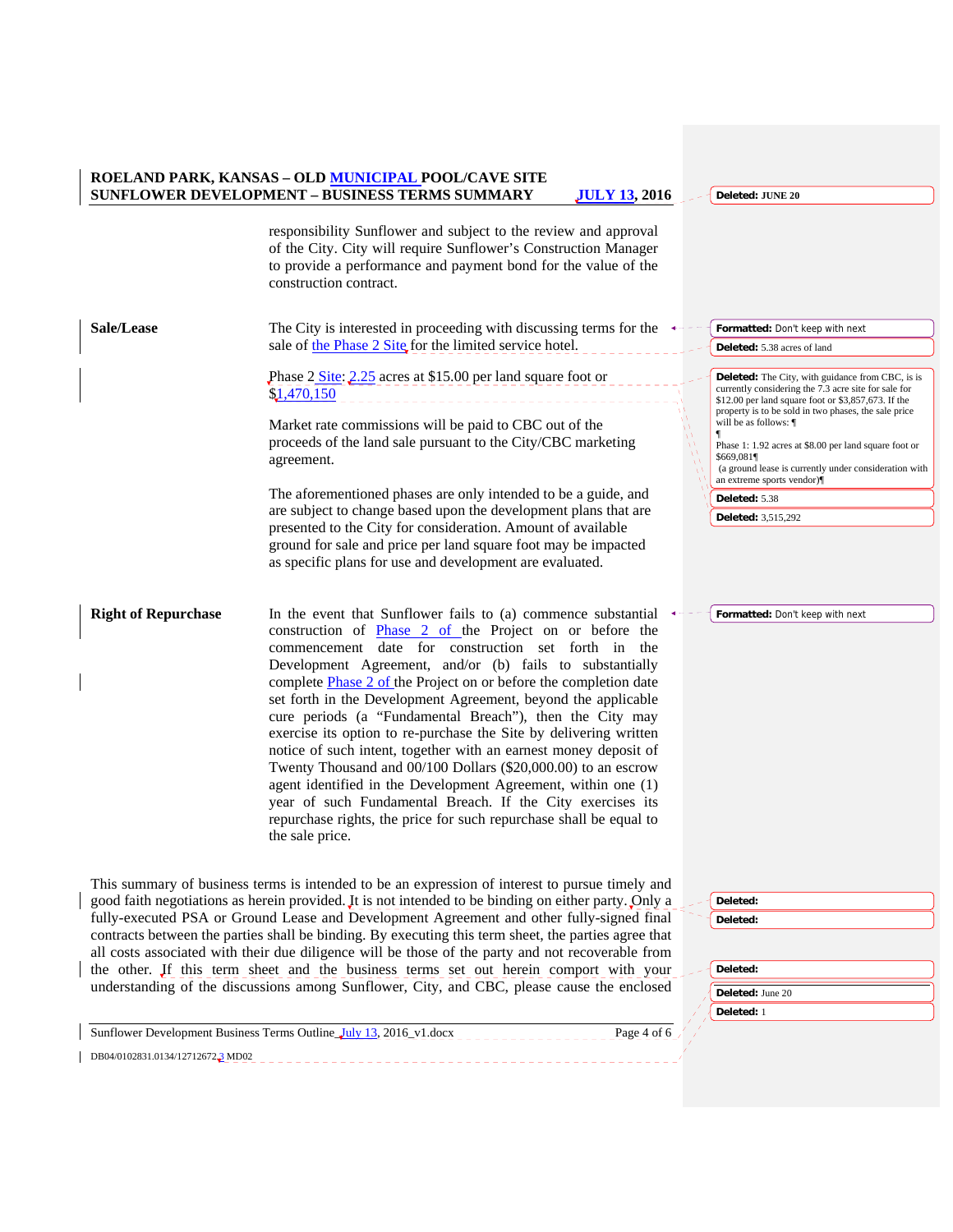**Deleted: JUNE 20**

copy to be executed where indicated and return one copy to the undersigned at your earliest convenience.

## **Sunflower Development Group**

By: Name:

Title: \_\_\_\_\_\_\_\_\_\_\_\_\_\_\_\_\_\_\_\_\_\_\_\_\_\_\_\_\_\_\_

| <b>Deleted:</b> June 20 |  |
|-------------------------|--|
|                         |  |

Sunflower Development Business Terms Outline. July 13, 2016\_v1.docx Page 5 of 6  $\overline{DB04/0102831.0134/127126722}$  MD02

**Deleted:** 1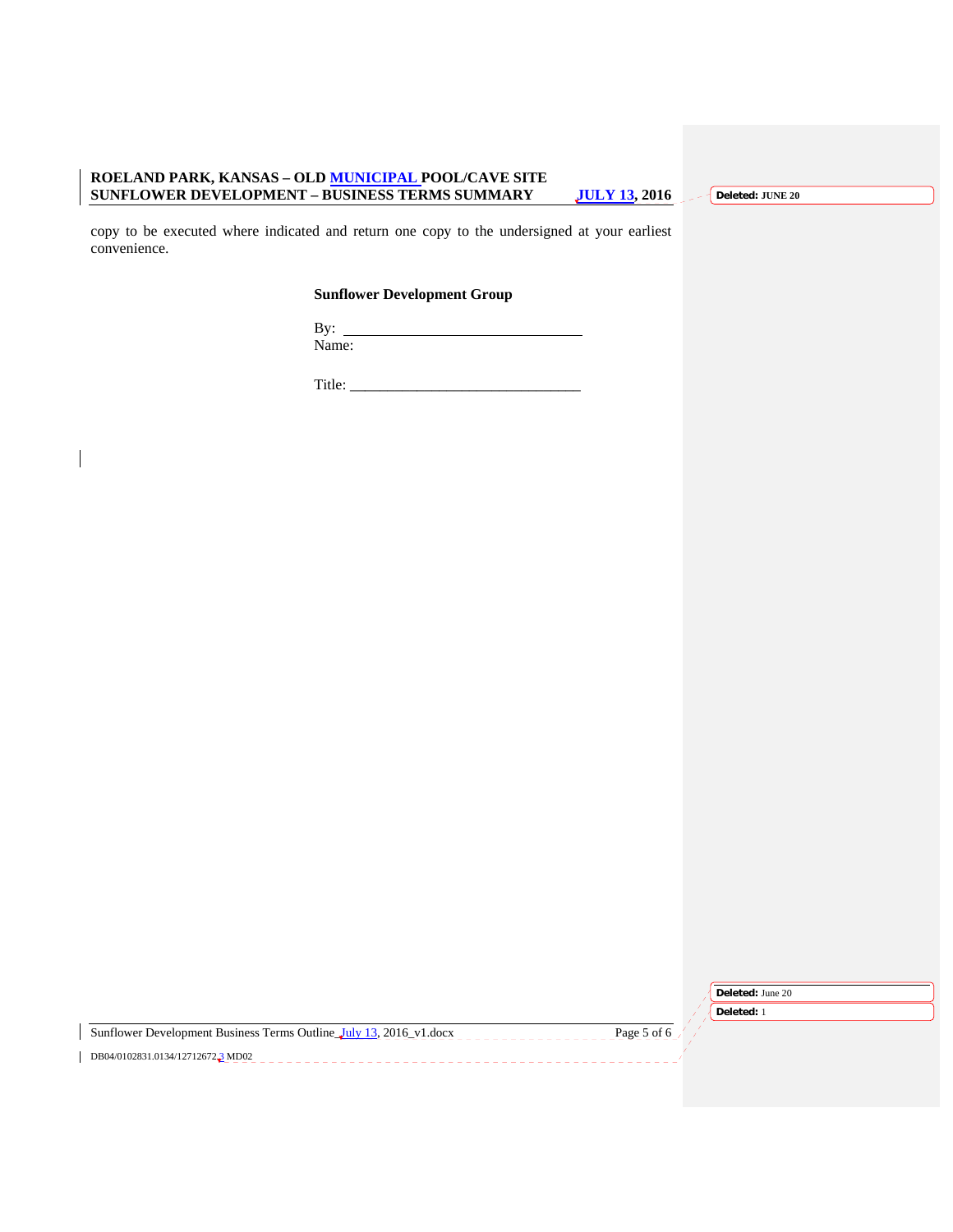**Deleted: JUNE 20**

## **ACCEPTANCE**

 $\frac{1}{2}$  ,  $\frac{1}{2}$  ,  $\frac{1}{2}$  ,  $\frac{1}{2}$  ,  $\frac{1}{2}$  ,  $\frac{1}{2}$  ,  $\frac{1}{2}$  ,  $\frac{1}{2}$  ,  $\frac{1}{2}$  ,  $\frac{1}{2}$  ,  $\frac{1}{2}$  ,  $\frac{1}{2}$  ,  $\frac{1}{2}$  ,  $\frac{1}{2}$  ,  $\frac{1}{2}$  ,  $\frac{1}{2}$  ,  $\frac{1}{2}$  ,  $\frac{1}{2}$  ,  $\frac{1$ 

Accepted and agreed to this \_\_\_\_ day of \_\_\_\_\_, 2016

## **CITY OF ROELAND PARK, KANSAS**

By: Keith Moody, City Administrator

Recommend this \_\_\_\_day of \_\_\_\_\_, 2016 CBC Real Estate Group LLC

By: William F. Crandall, Real Estate Advisor

**Deleted:** June 20

Sunflower Development Business Terms Outline\_July 13, 2016\_v1.docx Page 6 of 6 DB04/0102831.0134/127126722MD02

**Deleted:** 1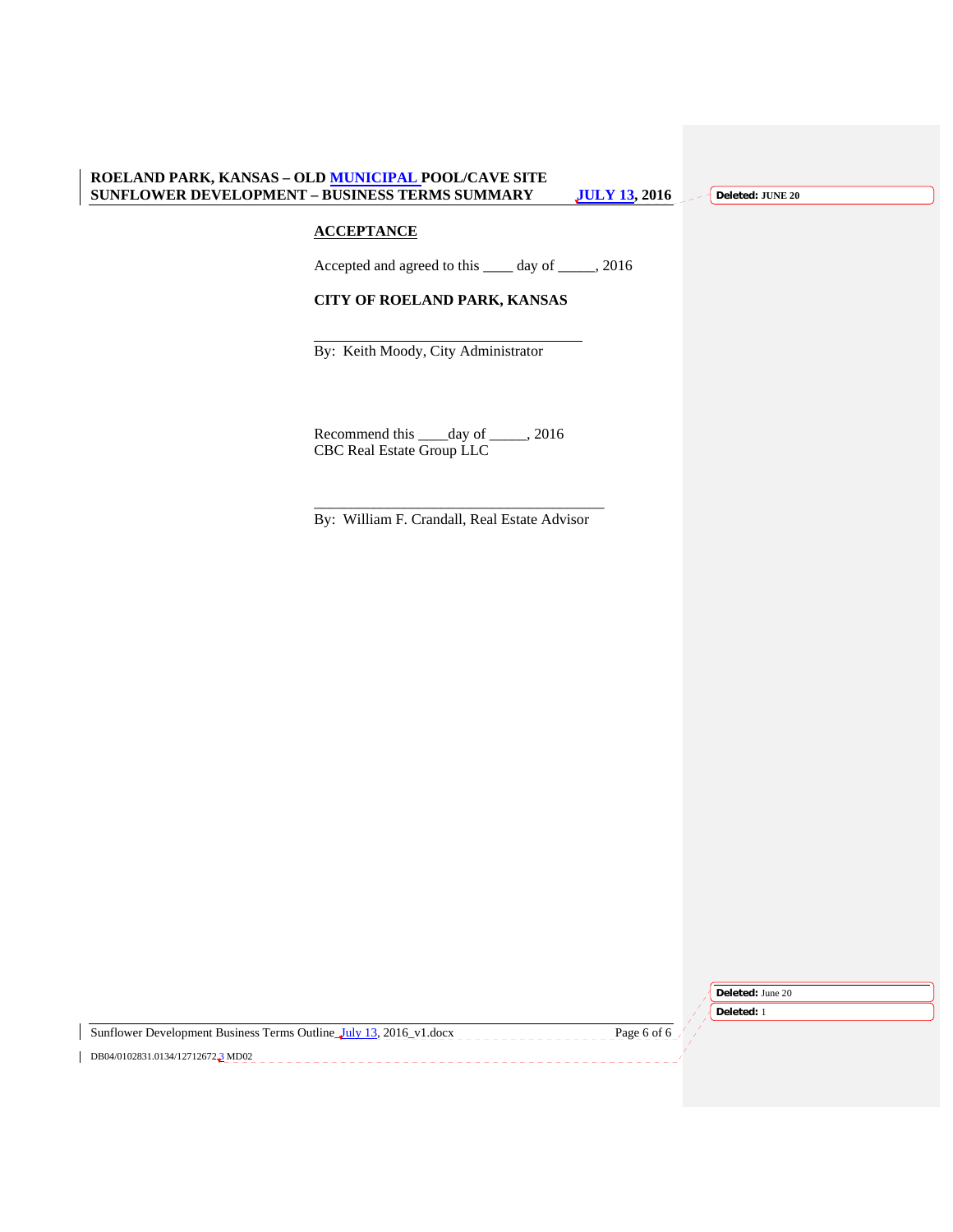June 30, 2016



Mr. Jason Glasrud CBC Real Estate Group 4706 Broadway, Suite 240 Kansas City, MO 64112

Dear Jason:

It was a pleasure to speak with you this week regarding your potential project in Roeland, KS. As discus sed, please accept this letter as a proposal outlining services to be provided by **Bossa Nova Events** in the performance of a feasibility study for the proposed amphitheater. Site visits, analysis, and reporting will be done by Bossa Nova Events with data and amphitheater research information coming from VenuWork s, a private facility management and event production company based in Ames, IA.

**Bossa Nova Events** will provide the following services:

1. Initial Meeting with Project Sponsors (CBC Real Estate Group and appropriate decision make rs as necessary)

- Set project parameters
- Establish time table, channels of communication and reporting
- Receive input and direction
- Survey proposed site for analysis.
- 2. Begin Market Analysis
	- Inventory and survey comparable area facilities, utilize VenuWorks previous study data as well as current amphitheater operations data, and preform perform Internet research.
	- Review event calendars of comparable facilities
	- Compile a projected usage grid
	- Analysis of available demographic/economic information
	- Compile and analyze data
- 3. Survey Potential Facility Users
	- Compile list of potential users
	- Conduct basic interviews with potential users
	- Analyze response to quantify facility needs
	- Update projected usage grid based on potential Users information
- 4. Determine Facility Needs
	- Review concept plans against identified programming needs
	- Compare concept plans against needs of potential clients
	- Review program with CBC Real Estate and and other decision makers as necessary.
	- Adjust program as indicated by interest group reaction
	- Establish site criteria and provide analysis of various site options
	- Provide estimated construction cost based on VenuWorks and other comparable facilities.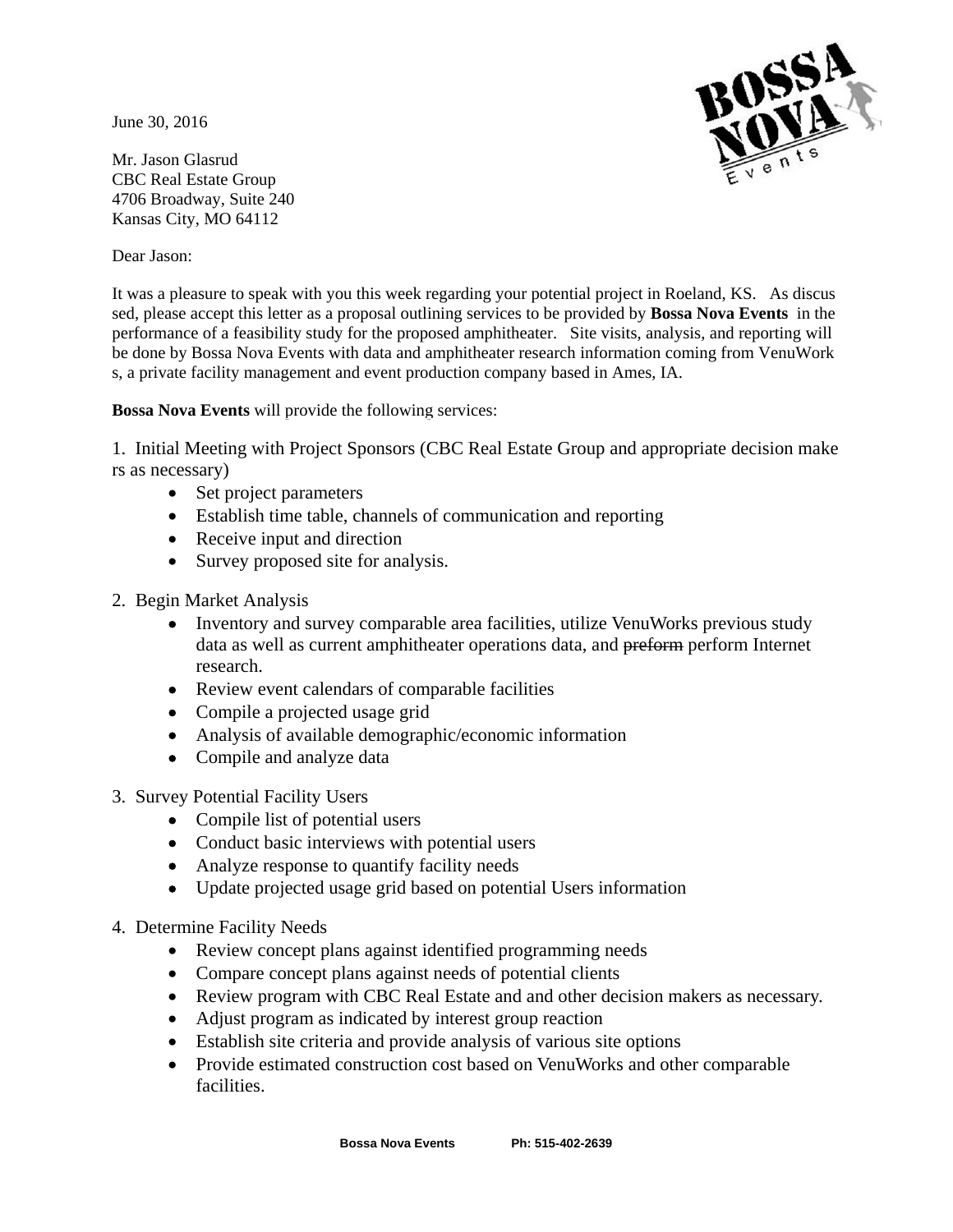- 5. Prepare Basic Operating *pro forma*.
	- Compile a projected usage grid and projected rate schedule



- 7. Report Findings
	- Submit draft report to CBC Real Estate Group and other relevant groups for reactions, input and redirection
	- Final report to CBC Real Estate Group with formal presentation and complete documentation.

# **CBC Real Estate Group** will provide:

- 1. Previous studies, conceptual drawings, and information regarding the amphitheater project.
- 2. Access to the proposed site for review and analysis.
- 3. Payment of the following fees and expenses:
	- a. Automobile travel expenses including mileage or rental car and gas, whichever is less.
	- b. Hotel, meal, and any reasonable documented business expenses.
	- c. Total fee for the study and reports in the amount of \$4,500.00

If all the above items are agreeable, please accept below on the signatory line. If you have further questio ns, please contact me to discuss. I am looking forward to working with you on this project and will work get you a timely and accurate report of my findings.

Sincerely,

Andy E. Long President / CEO Bossa Nova Events

Encl: Andy Long Biography Bossa Nova Events description VenuWorks description

| <b>CBC Real Estate Group</b> | Date | <b>Bossa Nova Events</b> | Date |
|------------------------------|------|--------------------------|------|
| <b>Printed Name</b>          |      | <b>Printed Name</b>      |      |
| Title                        |      | Title                    |      |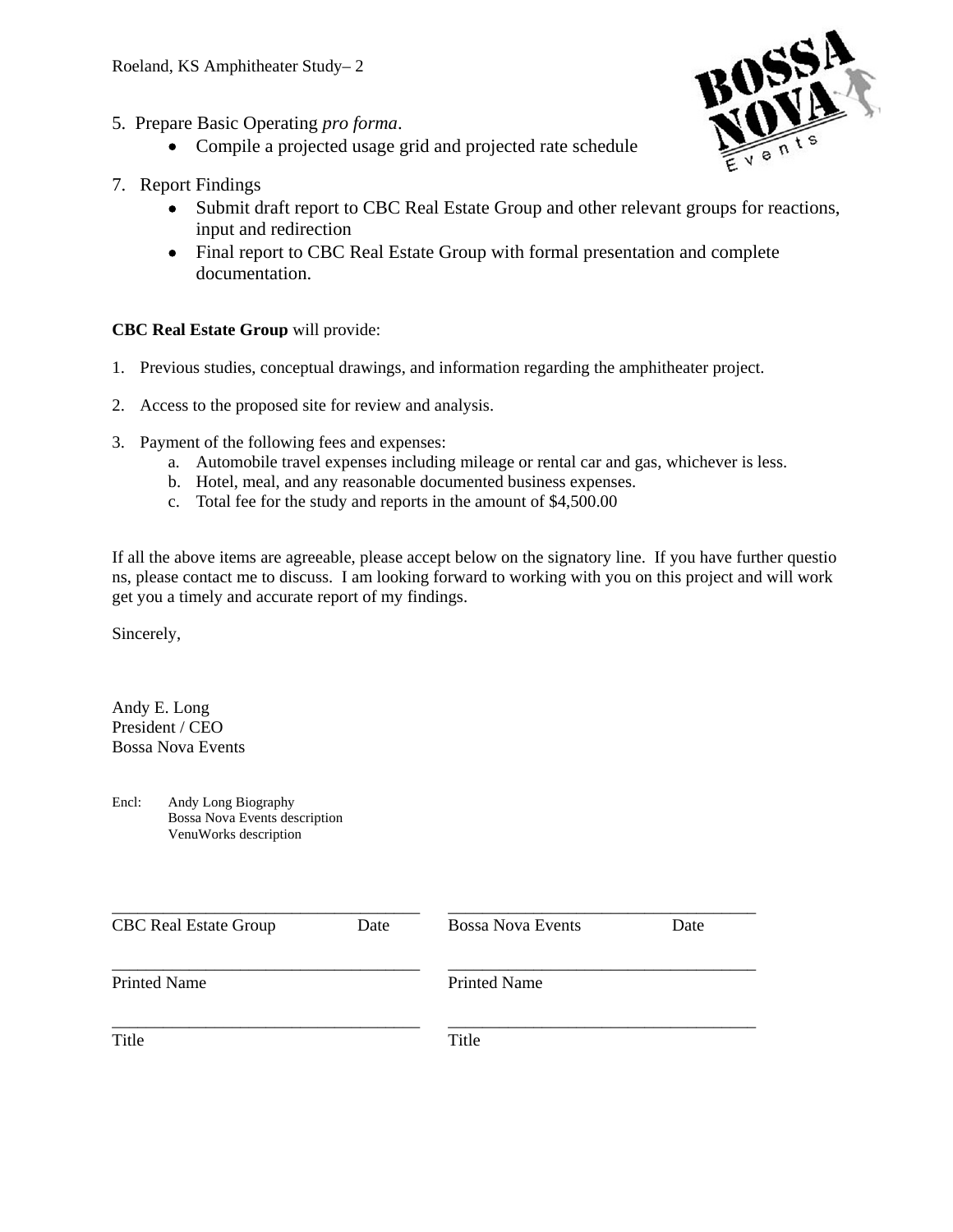## **BIOGRAPHY**



## **Andy E. Long – President and CEO, Bossa Nova Events**

Andy E. Long**,** President and CEO of Bossa Nova Events is a long-time industry executive with extensive experience in marketing, management, promotion, negotiation and opening of public assembly facilities (which currently stands at ten). He most recently held several positions within VenuWorks, Inc, a private, public facility management company. Those positions included VP of Events & Entertainment, Regional VP of Arenas, Director of Business Development, and LeadConsultant handling feasibility studi es for the company. Prior to VenuWorks, Andy managed theopening of the Iowa Events Center in Des Moines, a four-building complex anchored by the 17,000-seat multi-purpose Wells Fargo Arena and the 100,000 sq. ft. HyVee Hall Convention Facility. Prior to Des Moines, Andy successfully opened and operated Wachovia Arena at Casey Plaza in Wilkes-Barre, Pennsylvania, a 10,500-seat entertainment and sports arena. He has also served as Director of Marketing at the North Charleston Coliseum, The Iowa State Center in Ames, Iowa , and the Ervin J. Nutter Center in Dayton, Ohio. His start in the live entertainment business began as Regional Marketing Director for Ringling Brothers and Barnum&Baile Combined Shows, Inc. (now Feld Entertainment) promoting the "*Greatest Show On Earth"* and Disney On Ice shows. His multi-venue background has given him effective and results-based knowledge in the design and operation of every type of venue and event, and he provides an invaluable resource to each project, event, and facility management programs to which he is involved. Andy is a graduate of Iowa State University.

## **Bossa Nova Events**

Bossa Nova Events was founded in 2015 to create an entertainment and marketing company that produces a wide variety of live entertainment events similar to those found in major metropolitan areas, focusing primarily on utilizing local and regional talent presented throughout Central Iowa and beyond. Bossa Nova's event production would be for those events other than mainstream commercial promoted events, utilizing a variety of facilities and venues across the metro and state, all the while focusing on expanding the presentation and availability of entertainment while providing a fiscally responsible, safe and professionally marketed and produced event for the benefit of the patron, performer, and venue.

As Bossa Nova Events has developed, it has grown to add consulting to help event planners and producers, current facilities operators, as well as those planning facilities, to become more successful. Bossa NovaEvents strives to assist in professional design and procedures, preparation for the unknown and unanticipated, and bypass the basic mistake typically made in entertainment projects, bringing decades of experience and an operators perspective to start your project down a successful path.

## **VenuWorks** (Resource for Information and Data)

Founded in 1996 in Ames, Iowa, VenuWorks provides full-service management, food and beverage, and programming solutions to venues throughout the United States. Their services include, but are not limited to, operations, programming, finance & administration, food & beverage, and sales & marketing.Through out the past two decades, VenuWorks has remained focused on its mission to maximize the presentation and revenue of events at its clients' venues for the cultural, recreational, educational and economic benefit of the communities that it serves. VenuWorks currently manages 38 facilities in 22 markets within 12 states. VenuWorks is dedicated to delivering memorable experiences to the patrons of the venues they manage. These experiences foster loyal relationships between the venues and their fans, resulting in repeat patronage.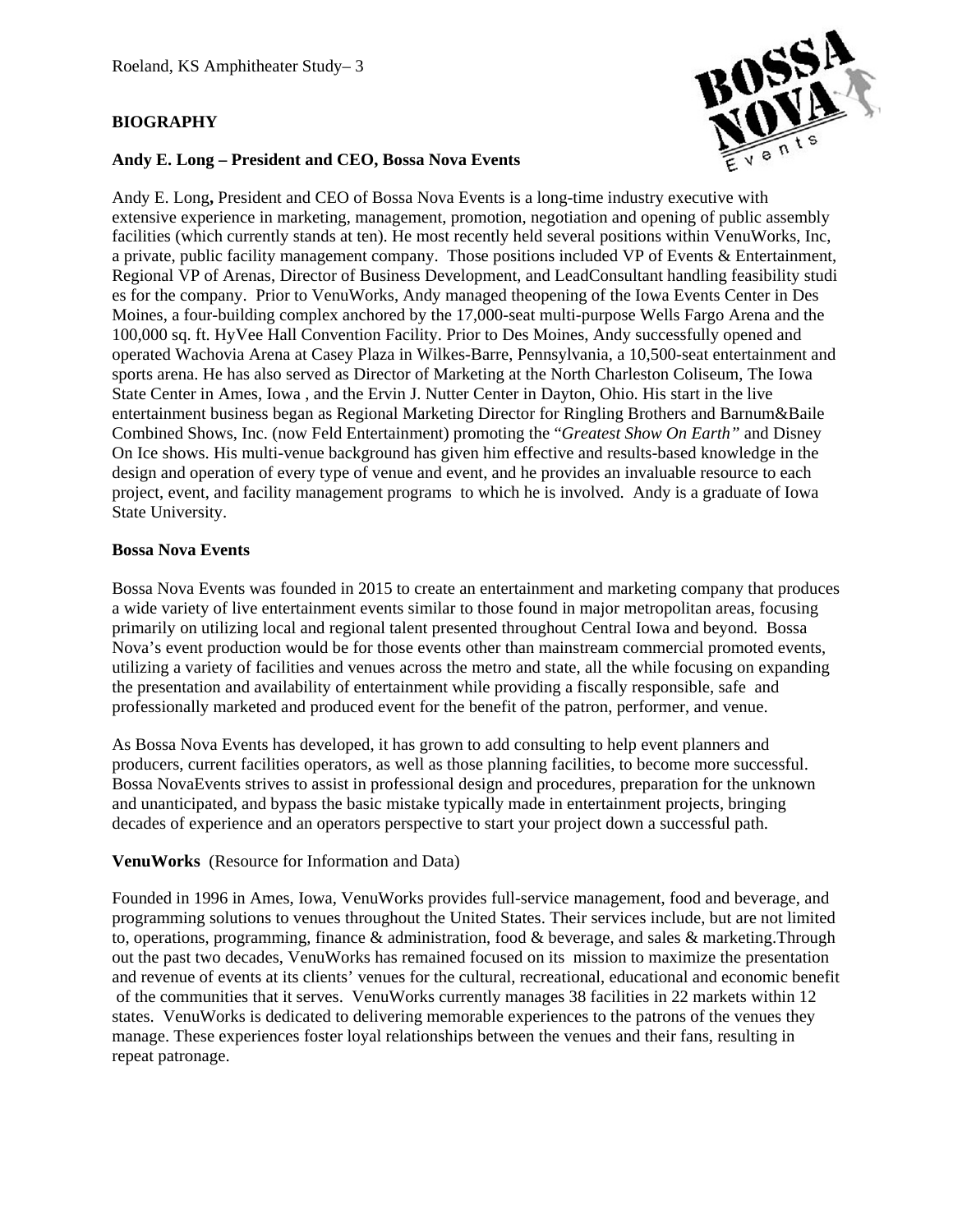4600 West 51<sup>st</sup> Street Roeland Park, KS 66205

#### **REQUEST FOR QUALIFICATIONS FOR DESIGN-BUILD SERVICES SWIMMING POOL REDEVELOPMENT – MINE BACKFILL**

#### **INTRODUCTION**

The City of Roeland Park is seeking Statements of Qualifications for the above-referenced design-build project. City of Roeland Park TIF funds are being used to fund this city-led project.

#### **PROJECT DESCRIPTION**

The city owned property at 4800 Roe Parkway, Roeland Park, KS 66205 has a void left from previous mining operations. The void had interim use housing a swimming pool but has recently demonstrated some instability and the entryways have been filled to keep people out. The city is currently looking to develop the area above and adjacent to the mine with commercial buildings, parking and utility infrastructure. The city is seeking a designbuild team to both perform the mine backfill and certify that once backfill is complete that area above the mine is stable and can be developed upon without need for major subsurface improvements.

#### **PROJECT GOALS**

The following goals have been established and prioritized for this design-build project:

- Design and construct mine backfill for redevelopment.
- Coordinate with City Public Works for site access and ongoing municipal operations.
- Post construction, provide Geotechnical recommendations and certifications for surface redevelopment for conventional construction means and methods that will have no special conditions due to previously mined space.
- Develop a project construction methodology and quality control that limits risk to both the design build team and the city.
- Completion and certification of the project in a timely manner that will facilitate development of the property. Mine remediation and certification for development will need to be complete by February 1, 2017.

#### **PROJECT SCOPE**

The scope of this project includes but is not necessarily limited to the following items, subject to meeting the project goals and working with the available funds.

- Design methodology for mine backfill. Material for backfill to be determined by design-build contractor.
- Placement of mine backfill in controlled environment that allows observation of the backfilling operation by down hole cameras or other methods.
- Monitoring of the mine backfill by design-build geotechnical team member in order to provide redevelopment earthwork, foundation and pavement recommendations in accordance with project goals.

**Comment [LH1]:** Verify with Keith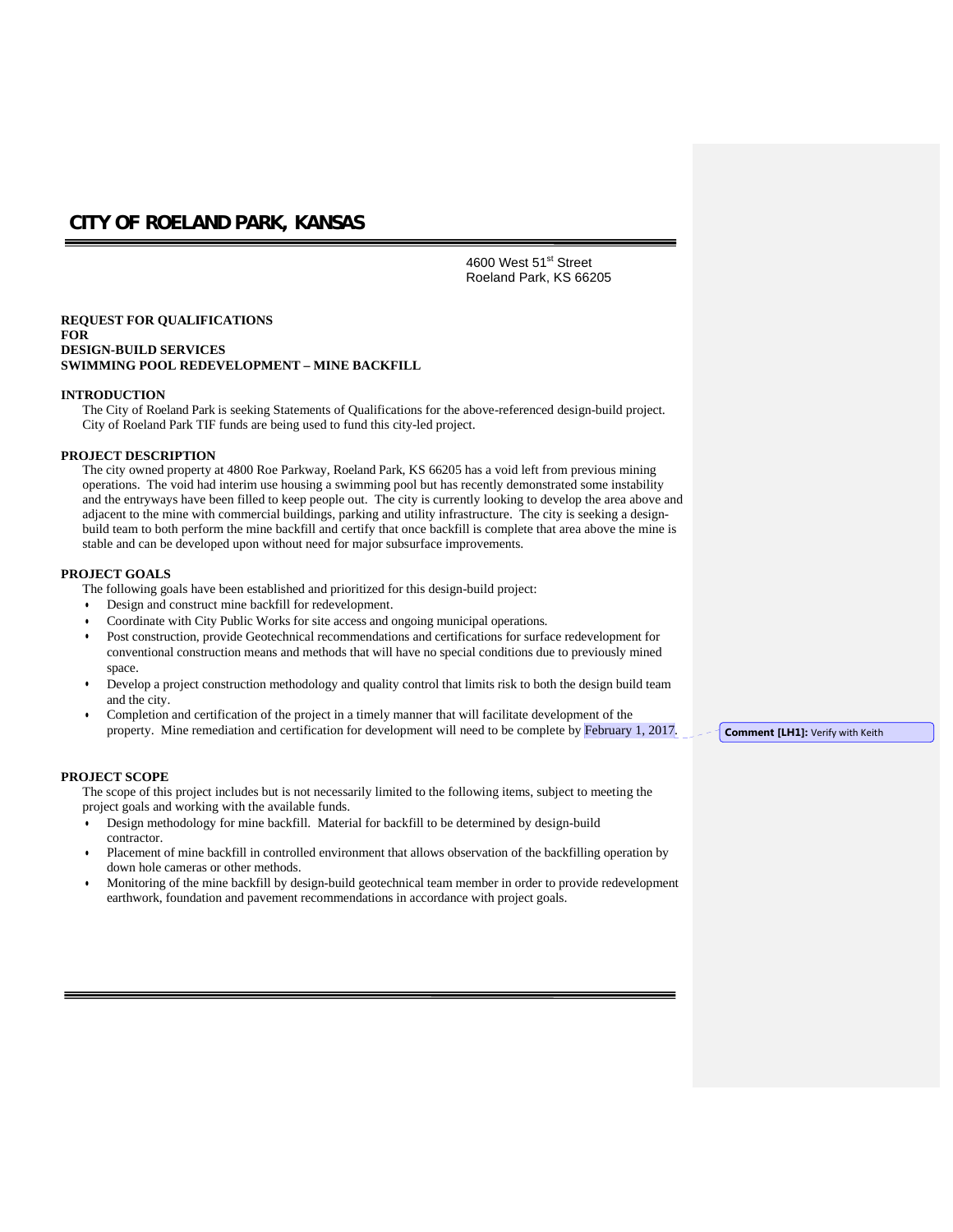4600 West 51<sup>st</sup> Street Roeland Park, KS 66205

## **ESTIMATED PROJECT COST/SCHEDULE**

The funds available for this project are no more than  $\frac{$1,000,000}{\ldots}$ . The target time frame for construction is Fall/Winter 2016, with specific schedule details to be provided as part of the Design-Build selection process.

#### **RFQ PROCESS**

The City of Roeland Park will use a two-phase procurement process to select a design-build contractor to deliver the Mine Backfill Project. This Request for Qualifications (RFQ) is issued as part of the first phase to solicit information, in the form of statement of qualifications (SOQ's) that the City will evaluate to determine which submitters are most qualified to successfully deliver the project. The City will short list up to four of the most highly qualified submitters of SOQ's. If an entity intends to submit a proposal as part of a team, the entire team is required to submit a single SOQ as a single submitter. No stipends will be paid for submitting a SOQ.

In the second phase, the City will issue a Request for Proposals (RFP) for the Project to the short listed submitters. A \$ 2,000 stipend will be paid to those firms submitting a proposal and who are not selected for contracting of the project. Additional information will be provided to these teams regarding the specific requirements of the proposal. Only the short listed submitters will be eligible to submit proposals for the project. Each short listed submitter that submits a proposal in response to the RFP is referred to herein as a Proposer. The City will award a design-build contract for the project to the Proposer offering the best value, to be determined as described in the RFP. It is anticipated that industry standard contract documents will be used.

## **Interested firms must submit five (5) copies of their Statement of Qualifications to the following address and attention:**

**City of Roeland Park, Kansas ATTN: Keith Moody, City Administrator 4600 West 51st Street Roeland Park, Kansas 66205**

**RESPONSES MUST BE SUBMITTED AS NOTED IN THE PROCUREMENT SCHEDULE.**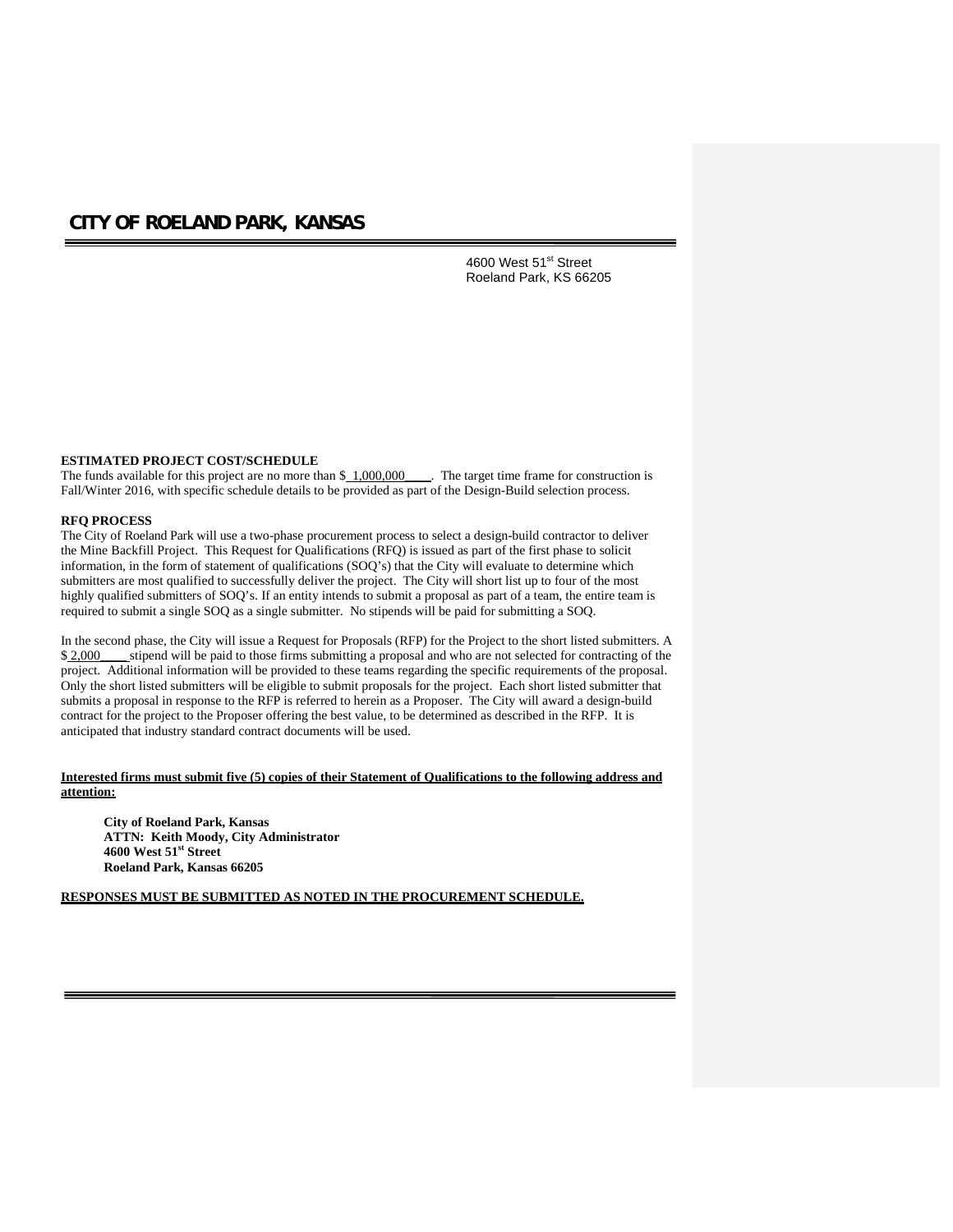4600 West 51<sup>st</sup> Street Roeland Park, KS 66205

#### **COMMUNICATIONS**

Roeland Park Acting City Engineer, Jerry Johnson, will be the sole contact person for receiving all communications regarding this project. Each submitter is responsible for providing a single contact person. Inquiries and comments regarding the project and the procurement must be sent to Jerry Johnson as shown below:

Jerry Johnson, P.E. Shafer, Kline & Warren 11250 Corporate Ave. Lenexa, KS 66219 Phone: 913-307-2505 Email: Gerald.Johnson@skw-inc.com

Questions and requests for clarifications must be submitted via email and received as noted in the Procurement Schedule.

#### **PROCUREMENT SCHEDULE (TO BE DETERMINED)**

The schedule for the procurement of services described here is shown below and is subject to change depending on City staff workload.

| <b>ACTIVITY</b>                                     | <b>DATE</b>            |
|-----------------------------------------------------|------------------------|
| <b>Issue RFQ</b>                                    | July 8, 2016           |
| Deadline for Submitting RFQ Questions               | July 20, 2016 @ 2 PM   |
| State of Qualifications Due                         | July 29, 2016          |
| Select Design-Build Teams to Prepare Proposals      | August 5, 2016         |
| Individual Design-Build Team Informational Meetings | August 15, 2016        |
| Design-Build Teams Prepare Proposals - submit by    | August 26, 2016 @ 2 PM |
| Interviews (50 minutes each)                        | September 2, 2016      |
| Select Design-Build Team                            | September 6, 2016      |
| Execute Contract with Selected Design-Build Team by | September 16, 2016     |
| Project Completed By                                | February 1, 2017       |

**Comment [LH2]: Verify with Keith**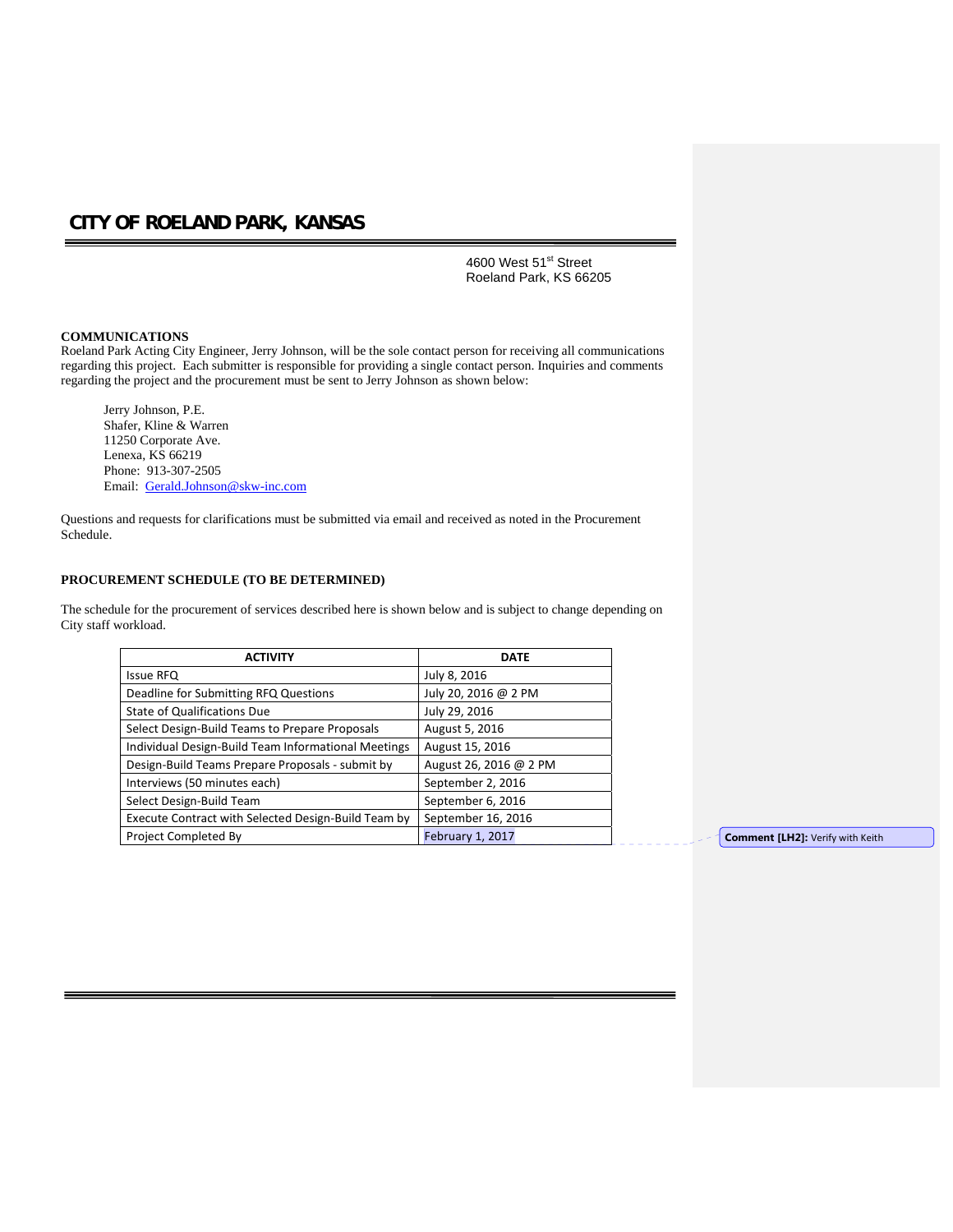4600 West 51<sup>st</sup> Street Roeland Park, KS 66205

#### **TEAM QUALIFICATIONS**

Architecture, Engineering, Landscape Architecture, Land Surveyor and geotechnical engineering professionals on the Design-Build Team (DBT) shall be licensed professionals in the State of Kansas. Contractors on the DBT must show proof of experience in successfully delivering similar projects. Contractor must also be able to provide proof of either ownership or lease of equipment that will be utilized to construct the project. The Design-Build Team will be required to obtain a City Occupational License before any construction begins.

#### **CONTENTS OF SOQ**

The SOQ must be printed on standard letter-size pages (8.5" x 11") having a minimum font size of 11 points. Front and back printing is acceptable and both the front and back will count as one page. The SOQ shall be organized as follows:

| <b>ITEM</b>                                                                                                   | <b>MAXIMUM NUMBER OF PAGES</b>        |
|---------------------------------------------------------------------------------------------------------------|---------------------------------------|
| Cover Letter                                                                                                  |                                       |
| Submitter Experience                                                                                          | 4                                     |
| Key Staff (excluding resumes) being committed to design and<br>construction services and organization of team |                                       |
| Appendix A - Project References                                                                               | 4 (no more than one page per project) |
| Appendix B - Key Staff Resumes (submitters forms)                                                             | 7 (no more than one page per person)  |

#### **COVER LETTER**

A single page cover letter should be submitted, which includes the business name, business type (corporation, joint venture, partnership) and the name, title, email address and phone number of the single-point of contact person for the Design-Build Team.

#### **SUBMITTER EXPERIENCE**

The SOQ must contain enough information to clearly show the Team's experience with similar projects. It should identify each team member's ability to meet the goals of the referenced project and at a minimum show experience in each of the following areas:

- Experience in delivering projects within budget.
- Experience delivering projects early or on schedule.
- Integration of design, construction and safety activities.
- Delivery of quality product, both in design and construction.
- Experience of the design-build team members in working on projects together as a team. Experience between firms preferred but individuals working together also encouraged.

A minimum of three (3) reference projects should be included by each submitter. Work on the reference projects must be within the past five years. Each reference project shall be summarized on no more than one page.